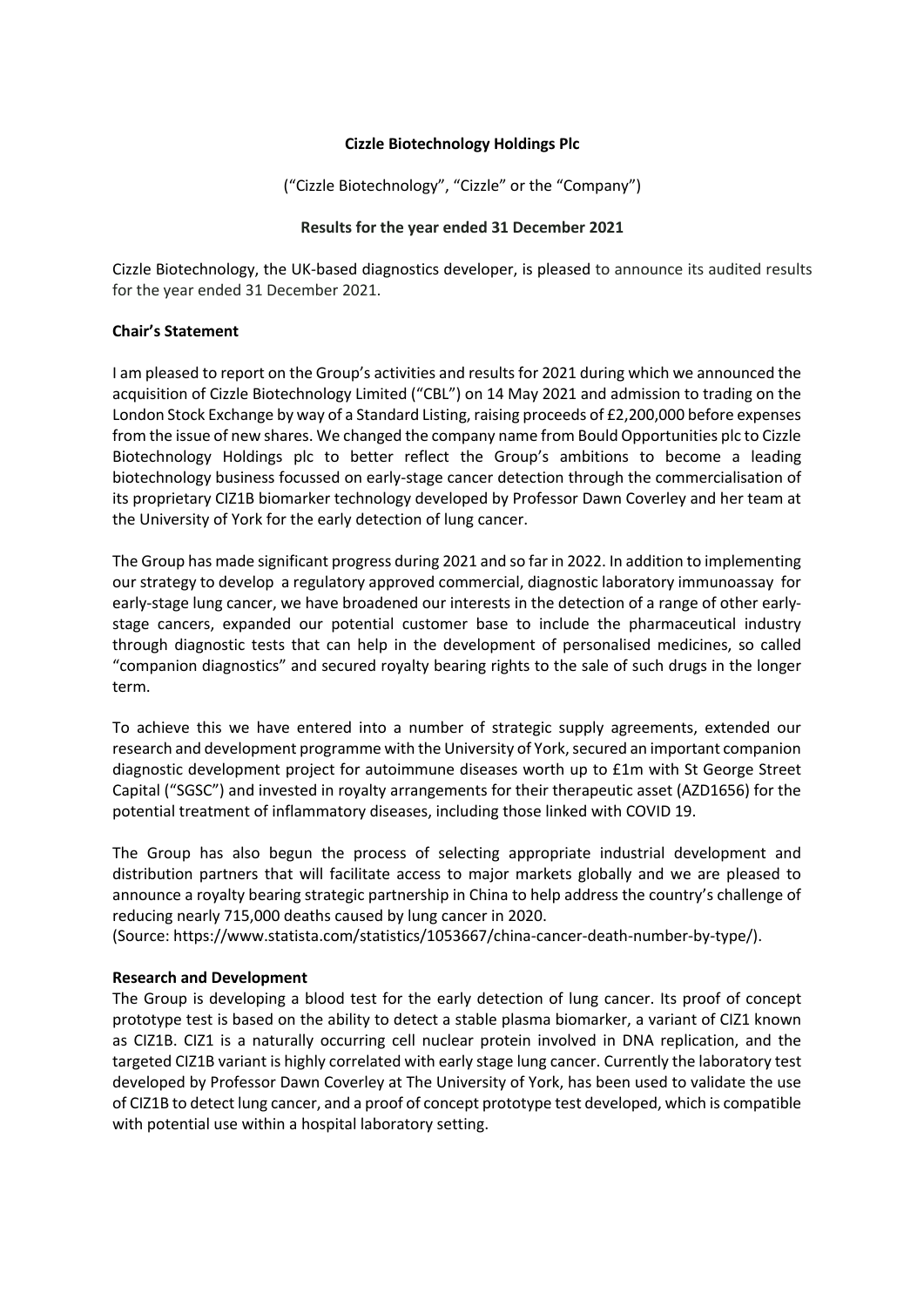In June 2021 we entered into a Collaboration Agreement with FairJourney Biologics to develop proprietary antibodies. Along with other key suppliers the Group expects to create a range of monoclonal antibodies and reagents that are the foundation for developing immunoassays, and in the future point of care tests not only for early-stage lung cancer but potentially also for other cancers with unmet clinical need.

In September 2021 we announced a new research agreement with The University of York for developing our blood test for the early detection of lung cancer, and potentially other forms of cancer. A further new agreement was announced in April 2022 that extended this work until June 2022.

A research and development agreement was finalised in October 2021 with "SGSC", the UK based biomedical charity to develop a companion diagnostic test for autoimmune disease. Its aim is to develop tests that will operate alongside SGSC's programme for the development of therapeutic assets licensed to SGSC from one of the world's largest pharmaceutical companies, Astra Zeneca. This seeks to address unmet clinical needs in a variety of autoimmune diseases which will significantly broaden the Company's product pipeline for which SGSC will pay the Group £200,000 upfront on commencement of the project and then further milestone payments totalling £1m.

### **China**

One of the target markets identified for the Group is in China where we are aware there are serious challenges in being able to detect cancer early, and there is a great need for screening and diagnosing cancers among the Chinese population. Targeted testing can improve timely access to cancer care and save lives. The Group entered into a Memorandum of Understanding ("MOU") with the International Co-innovation Centre for Advanced Medical Technology ("iCCAMT") and Shenzhen Intelliphecy Life Technologies Co. Ltd ("Intelliphecy") to develop and market the Group's proprietary early lung cancer diagnostic tests based on the CIZ1B biomarker in China.

In February 2022 a full commercial agreement was executed to develop and market early lung cancer diagnostic tests in China. This agreement will generate future revenues for the Group via a 10% royalty on the sales of all products and services using its proprietary CIZ1B technology and from payment for monoclonal antibodies and reagents.

iCCAMT, founded with German Medical Valley, Robert Bosch GmbH and Sinopharm Group, aims to accelerate global med-tech innovation in the Chinese market, by bringing together world leading expertise. Intelliphecy is aiming to innovate technologies in the hope to win the war against cancer.

### **USA**

On 6 May 2022 the Group announced that it had signed a heads of terms to partner with CorePath Laboratories (CorePath), a full service cancer reference laboratory, to develop and offer its proprietary early-stage lung cancer test throughout the USA. The proposal is that the Group would receive a 15% royalty and royalty sharing arrangements overall offering of products and services using CIZ1B via CorePath in the USA.

Lung cancer is the leading cause of cancer death in the USA, making up almost 25% of all cancer deaths. The American Cancer Society's estimates for lung cancer in the USA for 2022 are:

- About 236,740 new cases of lung cancer annually and about 130 - 180 deaths from lung cancer each year (Source**:** https://www.cancer.org/cancer/lung-cancer/about/keystatistics.html); and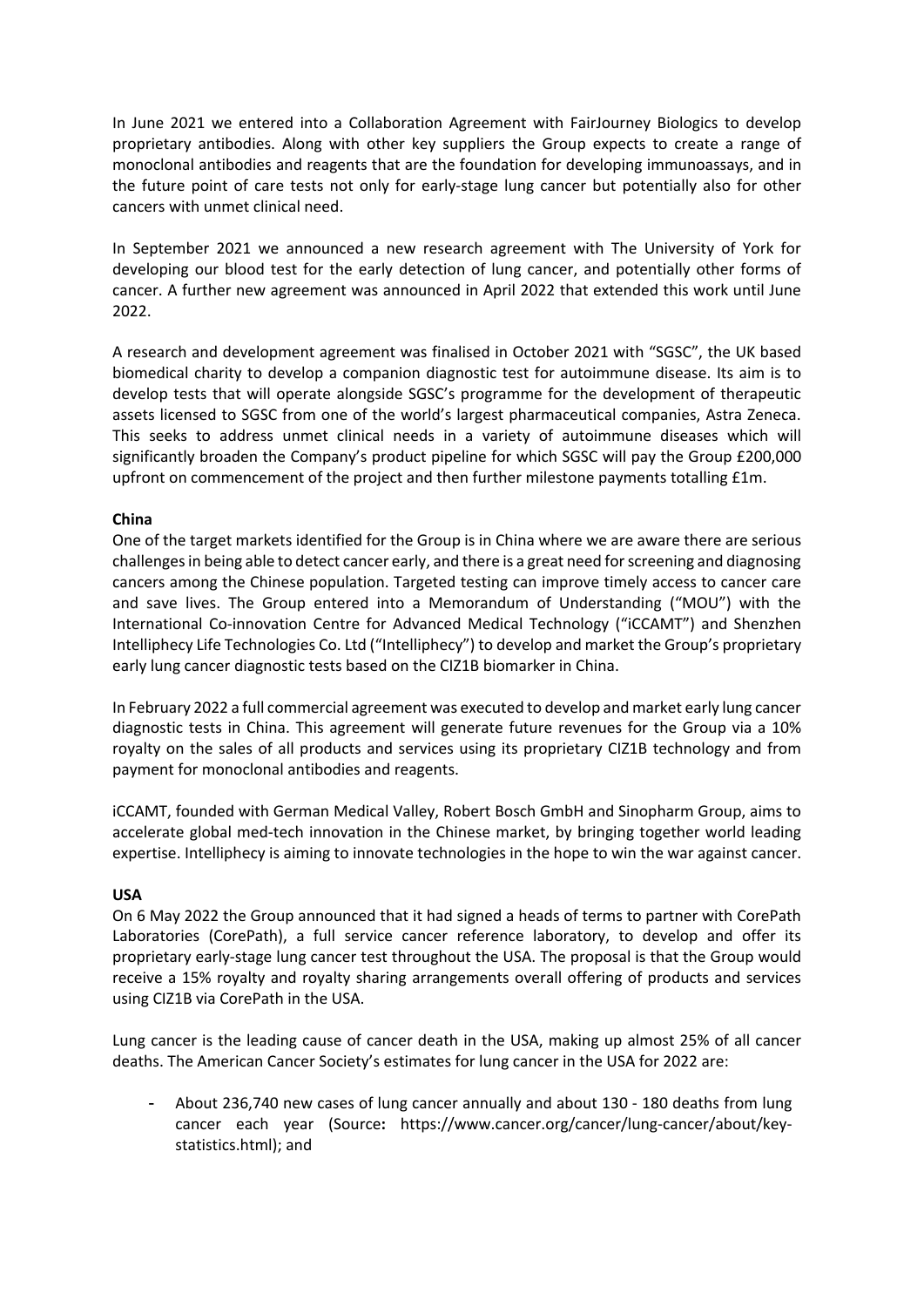Currently, there are no simple specific blood tests to detect lung cancer early when targeted interventions can improve timely access to cancer care and save lives. Yet it is estimated that about 8 million Americans qualify as high risk of lung cancer and are recommended to receive annual screening with low-dose CT scans and if half of these high risk individuals were screened, over 12,000 lung cancer deaths could be prevented (Source: Cheung LC, Katki HA, Charurvedi AK, Jemal A, Berg CD. Preventing Lung Cancer Mortality by Computed Tomography Screening: The Effect of Risk-Based Versus U.S. Preventative Services Task Force Eligibility Criteria, 2005-2015. Anals of Internal Medicine. 2018; 168(3):229-32. Doi: 10.7326/M17-2067).

### **Royalty Investment in AZD1656**

In September 2021 the Group entered into a royalty sharing agreement with SGSC to grant the Group potential royalty payments from the commercialisation of SGSC's therapeutic asset AZD1656 of up to £5m, plus potentially further payments from the use of a companion diagnostic. During the year the Group paid a total of £0.2m for this investment.

This supports the strategy of building a portfolio of early cancer detection tests, companion diagnostics and royalty bearing stakes in significant drug assets. SGSC has reported positive results from its ARCADIA clinical trial for diabetes patients with COVID19 and have indicated this may be through the regulation of the patients' immune system (via controlling Regulatory T Cells or "Tregs"). Tregs act to suppress immune response and combat damaging cells potentially reducing serious cardiovascular disease, and also lung diseases that are linked with the development of lung cancer.

In February 2022 the Group announced a further royalty deal in Inflammatory Pulmonary and Cardiovascular diseases with Conduit Pharmaceuticals Ltd ("Conduit") and SGSC to acquire an additional 5% economic interest in the commercialisation of the AZD 1656 asset or such other assets being developed by Conduit or SGSC to treat inflammatory pulmonary and cardiovascular disease. Under the agreement the Group will receive 5% of all sums received by SGSC pursuant to any AstraZeneca ("AZ") commercialisation or sub-licence commercialisation of the AZD 1656 asset in inflammatory pulmonary and cardiovascular diseases, after the deduction of certain sums. The consideration due to SGSC is £1.88m with the initial consideration of £1m being settled through the issue of 25,000,000 new ordinary shares at a price of 4.0p per share, which was a premium of 56.9% to the Company's closing mid-market price of 2.55p on 11 February 2022. The remaining consideration of £0.88m will be payable in new ordinary shares at 4.0p per share, on the earlier of receiving shareholder approval to issue the shares or the first anniversary of completion.

#### **Financial overview**

Due to reverse acquisition accounting principles, which are explained in more detail in Note 3 to the financial statements, these consolidated financial statements represent a continuation of the consolidated statements of Cizzle Biotechnology Holdings PLC ("the Company") and its subsidiaries (together referred to as "the Group") and include:

- The assets and liabilities of CBL at their pre-acquisition carrying value amounts and the results for all periods reported: and
- The assets and liabilities of the Company as at 14 May 2021 and its results from the date of reverse acquisition on 14 May 2021 to 31 December 2021.

As the new Group was not in existence in 2020 the comparative results under reverse acquisition rules are those of the existing company, CBL, that effectively completed the acquisition. The financial results for the period to 31 December 2021 are summarized below: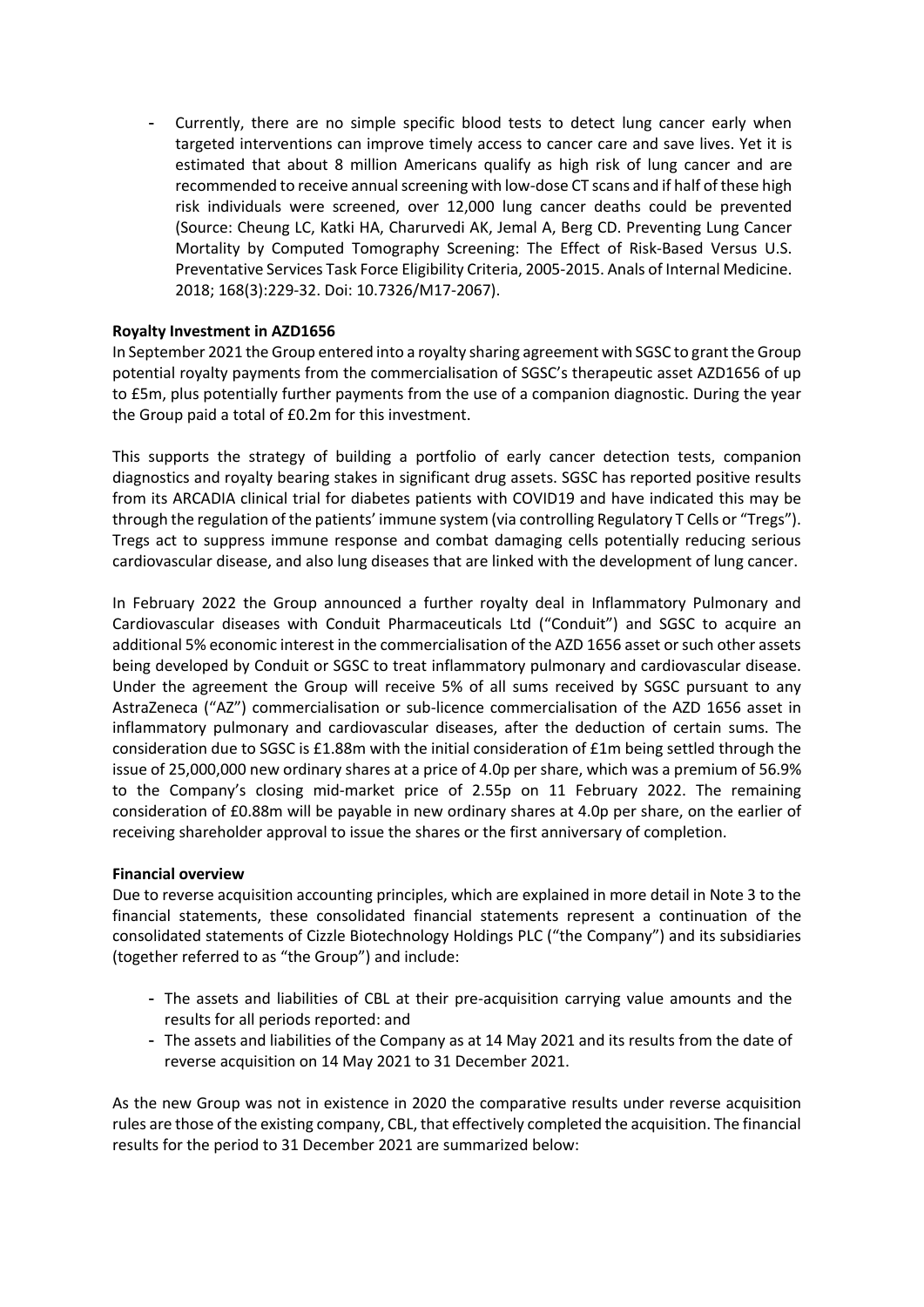- Corporate expenses, before share option charge and exceptional items: £552,000 (2020 CBL: £14,000);
- Share option charge: £299,000 (2020 CBL: £Nil)
- Exceptional corporate expenses relating to the acquisition: £3,117,000 (2020 CBL: £Nil) which include transaction costs of £303,000 and a non-cash share-based expense of £2,804,000 (explained in Notes 3 and 5);
- Total comprehensive loss: £ 3,921,000 (2020 CBL Loss £ 14,000); and
- Loss per share 2.4 p (2020 CBL Loss 2.8) p.

### **Allan Syms Executive Chair**

**Enquiries:**

| <b>Cizzle Biotechnology Holdings plc</b><br>Allan Syms (Executive Chairman) | <b>Via IFC Advisory</b>                            |
|-----------------------------------------------------------------------------|----------------------------------------------------|
| <b>Allenby Capital Limited</b><br>John Depasquale<br>Alex Brearley          | +44(0) 20 33285656                                 |
| <b>Novum Securities Limited</b><br>Colin Rowbury<br>Jon Bellis              | +44(0) 20 7399 9400                                |
| <b>IFC Advisory Limited</b><br>Tim Metcalfe<br><b>Florence Chandler</b>     | +44(0) 20 3934 6630<br>cizzle@investor-focus.co.uk |

### **Notes to Editors:**

### **About Cizzle Biotechnology**

Cizzle Biotechnology is developing a blood test for the early detection of lung cancer. Cizzle Biotechnology is a spin- out from the University of York, founded in 2006 around the work of Professor Coverley and colleagues. Its proof-of-concept prototype test is based on the ability to detect a stable plasma biomarker, a variant of CIZ1 known as CIZ1B. CIZ1 is a naturally occurring cell nuclear protein involved in DNA replication, and the targeted CIZ1B variant is highly correlated with early-stage lung cancer.

For more information, please see https://cizzlebiotechnology.com

You can also follow the Company through its twitter account @CizzlePlc and on LinkedIn.

**Consolidated Statement of Comprehensive Income for the period year ended 31 December 2021**

**Group** CBL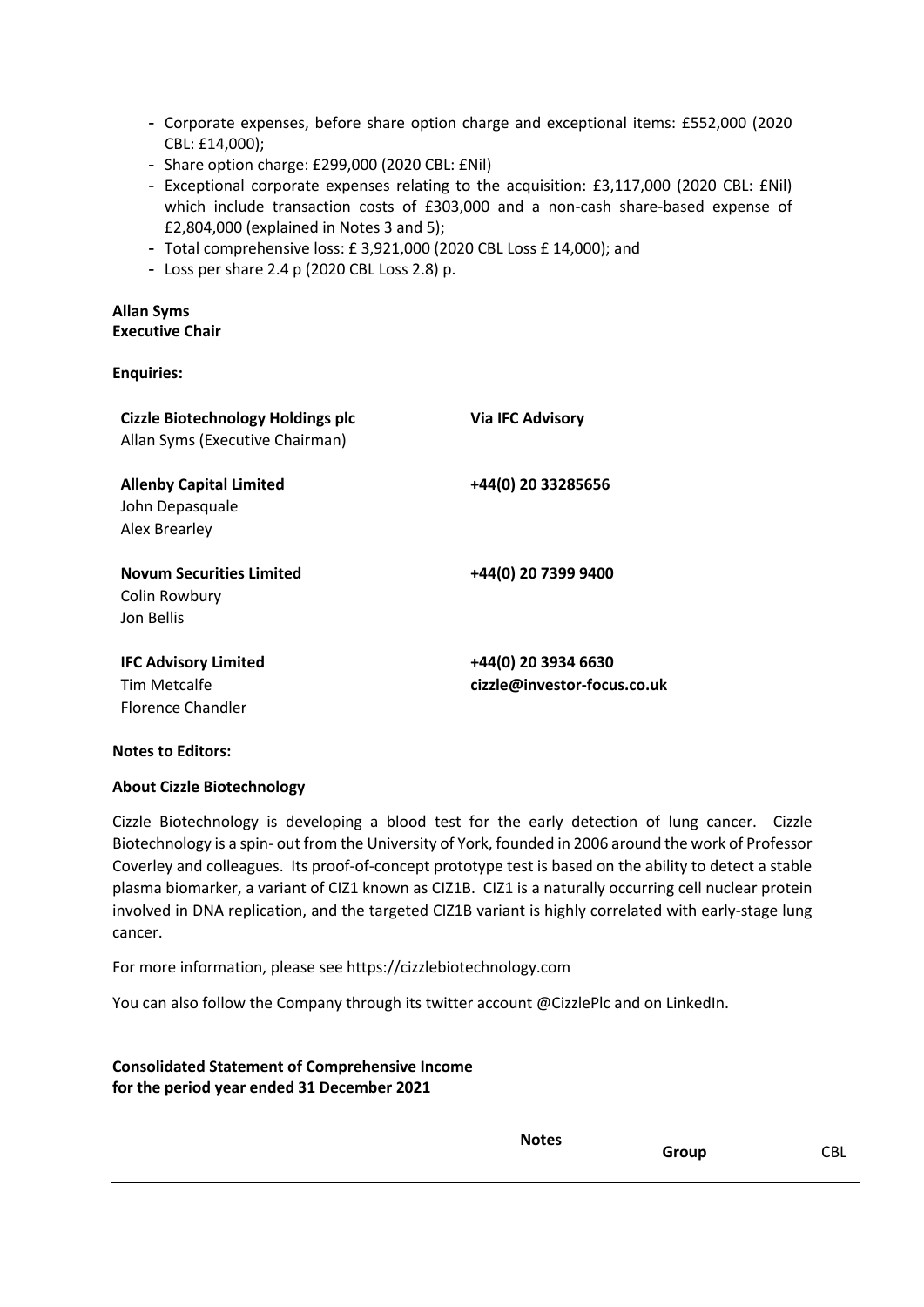|                                                                                                           |    | Year ended 31   | Year ended 31 |
|-----------------------------------------------------------------------------------------------------------|----|-----------------|---------------|
|                                                                                                           |    | <b>December</b> | December      |
|                                                                                                           |    | 2021            | 2020          |
|                                                                                                           |    | f'000           | f'000         |
| Revenue                                                                                                   |    |                 |               |
| Cost of sales                                                                                             |    |                 |               |
| <b>Gross profit</b>                                                                                       |    |                 |               |
| Administrative expenses                                                                                   |    |                 |               |
| on-going administrative costs                                                                             | 6  | (552)           | (14)          |
| share option charge                                                                                       | 6  | (299)           |               |
| transaction costs                                                                                         | 6  | (303)           |               |
| reverse acquisition expenses                                                                              | 6  | (2,804)         |               |
| Total administrative expenses                                                                             |    | (3,958)         | (14)          |
| Operating (loss) and (loss) before income tax                                                             |    | (3,958)         | (14)          |
| Income tax                                                                                                | 9  | 37              |               |
| Loss and total comprehensive income for the year<br>attributable to the equity shareholders of the parent |    | (3, 921)        | (14)          |
|                                                                                                           |    |                 |               |
| Earnings per ordinary share (pence) attributable to the<br>equity shareholders:                           |    |                 |               |
| Continued operations basic and diluted                                                                    | 10 | (2.4p)          | (2.8p)        |
| Earnings per ordinary share (pence) attributable to                                                       |    |                 |               |
| the equity shareholders of the parent                                                                     | 10 | (2.4p)          | (2.8p)        |
|                                                                                                           |    |                 |               |

The Company has elected to take the exemption provided under section 408, Companies Act 2006 from presenting the Company statement of comprehensive income.

The notes are an integral part of these financial statements.

#### **Consolidated Statement of Financial Position As at 31 December 2021**

|                           | <b>Notes</b> | Group<br>2021<br>£'000 | <b>CBL</b><br>2020<br>${\tt f}^{\prime}000$ |
|---------------------------|--------------|------------------------|---------------------------------------------|
| <b>Non-current assets</b> |              |                        |                                             |
| Intangible asset          | 11           | 200                    |                                             |
| Tangible assets           | 11           | $\blacksquare$         | -                                           |
|                           |              | 200                    |                                             |

**Current assets**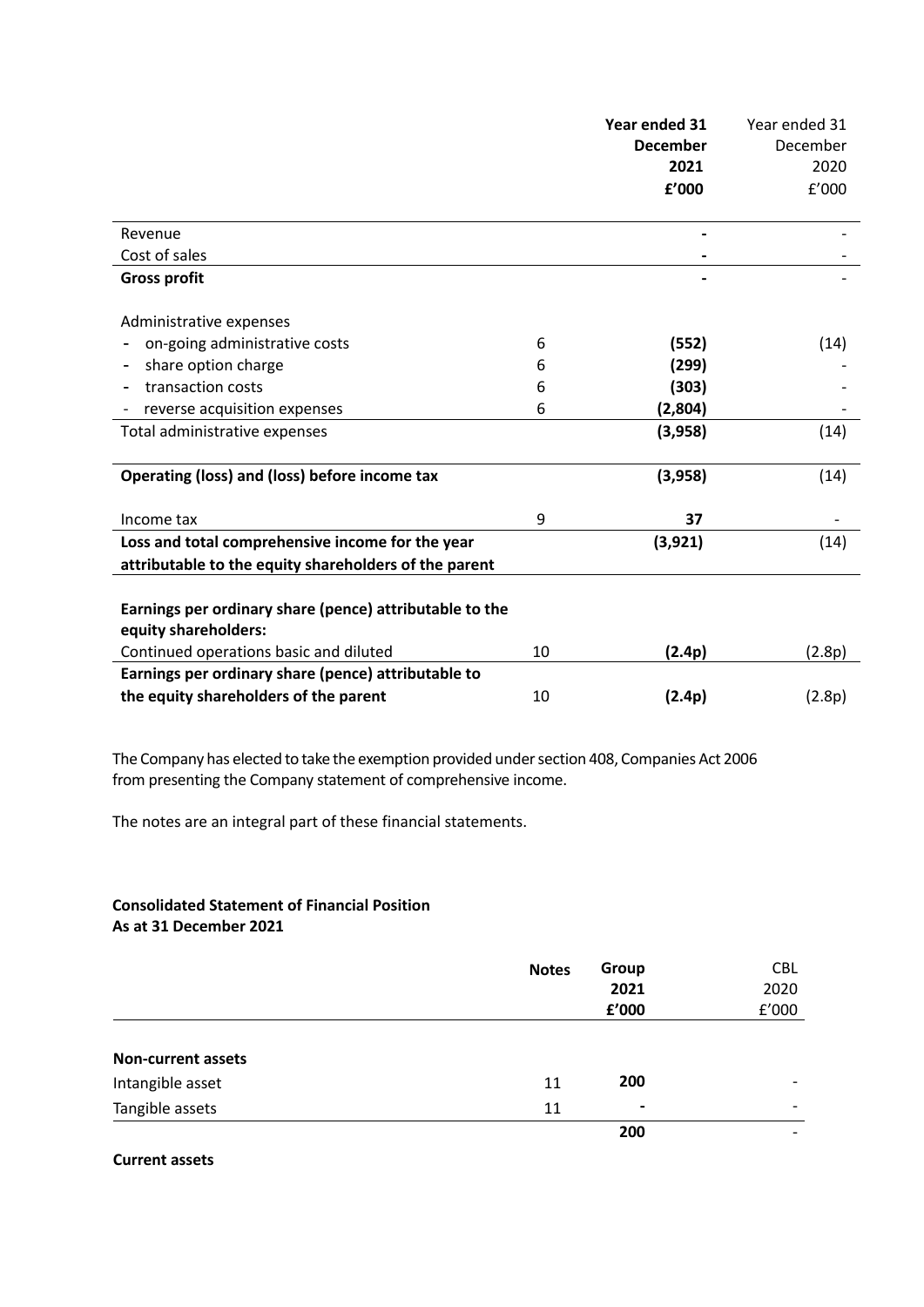| Trade and other receivables                            | 12 | 80        | 3        |
|--------------------------------------------------------|----|-----------|----------|
| Cash and cash equivalents                              | 13 | 875       | 7        |
|                                                        |    | 955       | 10       |
| <b>Total assets</b>                                    |    | 1,155     | 10       |
| <b>Equity</b>                                          |    |           |          |
| Capital and reserves attributable to equity holders of |    |           |          |
| the company                                            |    |           |          |
| Ordinary shares                                        | 14 | 3,493     | 3        |
| Share premium                                          |    | 32,566    | 1,585    |
| Reverse acquisition reserve                            |    | (40, 021) |          |
| Share capital reduction reserve                        |    | 10,081    |          |
| Share option reserve                                   |    | 335       |          |
| <b>Retained losses</b>                                 |    | (5, 517)  | (1, 596) |
| <b>Total equity</b>                                    |    | 937       | (8)      |
| <b>Liabilities</b>                                     |    |           |          |
| <b>Current liabilities</b>                             |    |           |          |
| Trade and other payables                               | 15 | 218       | 8        |
| <b>Borrowings</b>                                      |    |           | 10       |
| <b>Total liabilities</b>                               |    | 218       | 18       |
| <b>Total equity and liabilities</b>                    |    | 1,155     | 10       |

The notes are an integral part of these financial statements.

The financial statements were approved and authorised for issue by the board on 30 May 2022 and were signed on its behalf by:

#### **Nigel Lee Director**

## **Company Statement of Financial Position As at 31 December 2021**

|                             | <b>Notes</b> | 2021   | 2020                     |
|-----------------------------|--------------|--------|--------------------------|
|                             |              | f'000  | f'000                    |
|                             |              |        |                          |
| <b>Non-current assets</b>   |              |        |                          |
| Intangible asset            | 11           | 200    |                          |
| <b>Investments</b>          | 11           | 21,803 | $\overline{\phantom{0}}$ |
|                             |              | 22,003 |                          |
| <b>Current assets</b>       |              |        |                          |
| Trade and other receivables | 12           | 241    | 6                        |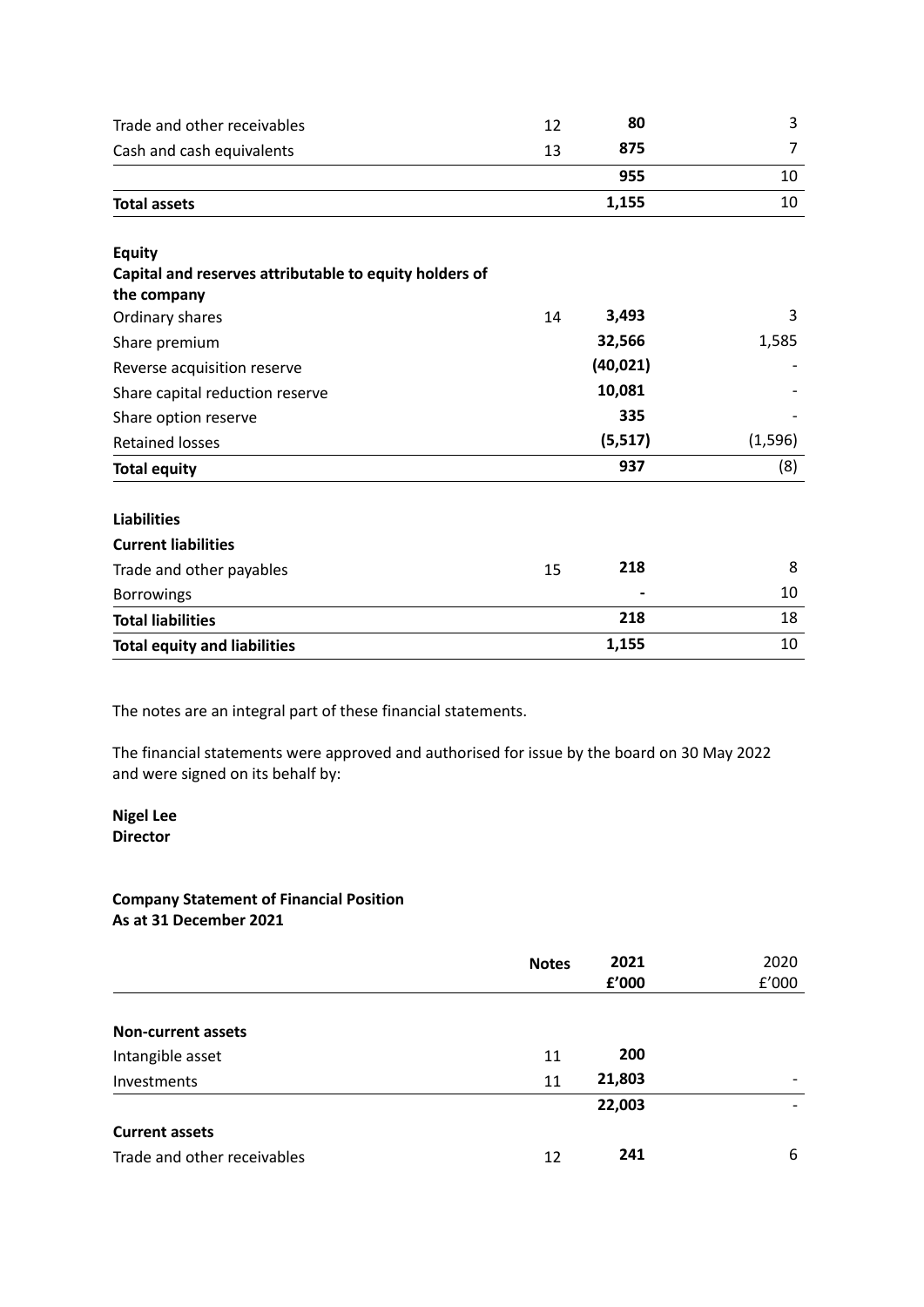| Cash and cash equivalents                              | 13 | 848       | 84        |
|--------------------------------------------------------|----|-----------|-----------|
|                                                        |    | 1,089     | 90        |
| <b>Total assets</b>                                    |    | 23,092    | 90        |
| <b>Equity</b>                                          |    |           |           |
| Capital and reserves attributable to equity holders of |    |           |           |
| the company                                            |    |           |           |
| Ordinary shares                                        | 14 | 3,493     | 3,470     |
| Share premium                                          |    | 32,566    | 8,852     |
| Share capital reduction reserve                        |    | 10,081    | 10,081    |
| Share option reserve                                   |    | 335       |           |
| <b>Accumulated losses</b>                              |    | (23, 516) | (22, 371) |
| <b>Total equity</b>                                    |    | 22,959    | 32        |
| <b>Liabilities</b>                                     |    |           |           |
| <b>Current liabilities</b>                             |    |           |           |
| Trade and other payables                               | 15 | 133       | 58        |
| <b>Total liabilities</b>                               |    | 133       | 58        |
| <b>Total equity and liabilities</b>                    |    | 23,092    | 90        |

The notes are an integral part of these financial statements. The loss for the year of the Company was £1,145,000 (2020: loss of £306,000).

The financial statements were approved and authorised for issue by the board on 30 May 2022 and were signed on its behalf by:

**Nigel Lee Director**

## **Consolidated Statement of Cash Flows for the year ended 31 December 2021**

|                                                       | <b>Notes</b> | Group<br>2021 | <b>CBL</b><br>2020 |
|-------------------------------------------------------|--------------|---------------|--------------------|
|                                                       |              | £'000         | £'000              |
| Cash flows from operating activities                  |              |               |                    |
| <b>Operating (loss) before tax</b><br>Adjustment for: |              | (3,958)       | (14)               |
| Reverse acquisition expense                           | 3,6          | 2,804         |                    |
| Share option charge                                   |              | 299           |                    |
| Transaction costs settled through share issue         |              | 32            |                    |
| Share based payment to former director                |              | 11            |                    |
| Operating cash flow before working capital movements  |              | (812)         | (14)               |
| Decrease in trade and other receivables               | 12           | 7             |                    |
| Decrease in trade and other payables                  | 15           | (204)         | (2)                |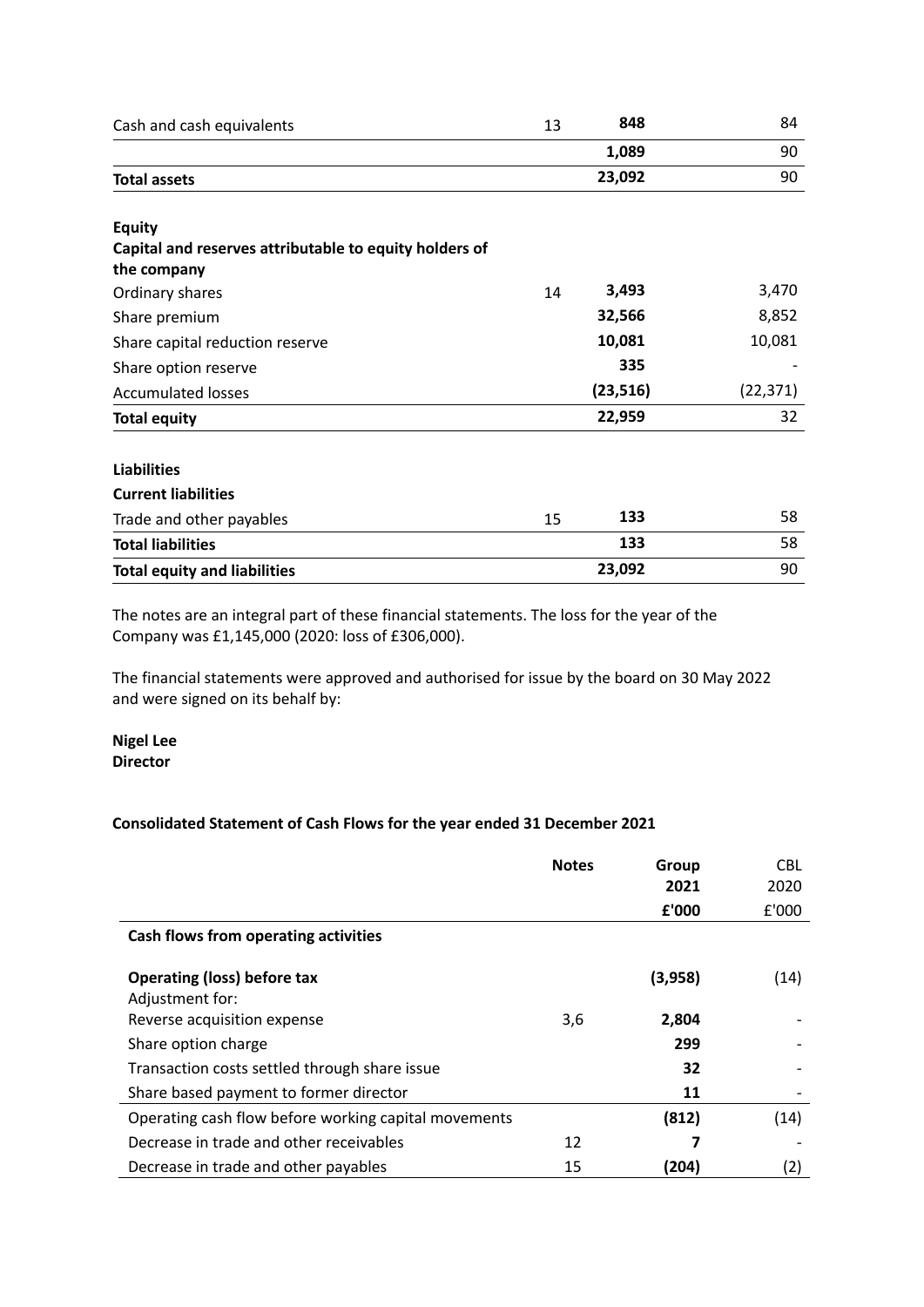| Net cash used in operating activities                                                                                                                         |    | (1,009)       | (16)      |
|---------------------------------------------------------------------------------------------------------------------------------------------------------------|----|---------------|-----------|
| <b>Cash flows from investing activities</b>                                                                                                                   |    |               |           |
| Cash acquired on acquisition of subsidiary                                                                                                                    |    | 46            |           |
| Purchase of investment in intangible assets                                                                                                                   | 11 | (200)         |           |
| Net cash used in investing activities                                                                                                                         |    | (154)         |           |
| <b>Cash flows from financing activities</b><br>Proceeds from the issue of ordinary shares (net of issue<br>costs)<br>Borrowings received<br>Borrowings repaid | 14 | 2,041<br>(10) | 10        |
| Net cash generated from financing activities                                                                                                                  |    | 2,031         | 10        |
| Net increase / (decrease) in cash and cash equivalents<br>Cash and cash equivalents at the start of the year                                                  | 13 | 868           | (6)<br>13 |
| Cash and cash equivalents at the end of the year                                                                                                              | 13 | 875           | 7         |

The notes are an integral part of these financial statements.

# **Company Statement of Cash Flows for the year ended 31 December 2021**

|                                                          | <b>Notes</b> | 2021     | 2020  |
|----------------------------------------------------------|--------------|----------|-------|
|                                                          |              | £'000    | £'000 |
| Cash flows from operating activities                     |              |          |       |
|                                                          |              |          |       |
| Loss before tax                                          |              | (1, 145) | (306) |
| Share option charge                                      |              | 299      |       |
| Transaction costs settled through share issue            |              | 32       |       |
| Operating cash flow before working capital movements     |              | (814)    | (306) |
| Change in trade and other receivables                    | 12           | (19)     | 25    |
| Change in trade and other payables                       | 15           | 75       | (13)  |
| Net cash used in operating activities                    |              | (758)    | (294) |
| Cash flows from investing activities                     |              |          |       |
| Purchase of investment in intangible assets              |              | (200)    |       |
| Investment in subsidiary company                         | 11           | (103)    |       |
| Change in intra group funding                            |              | (216)    |       |
| Net cash used in investing activities                    |              | (519)    |       |
| <b>Cash flows from financing activities</b>              |              |          |       |
| Proceeds from the issue of ordinary shares (net of issue |              |          |       |
| costs)                                                   | 14           | 2,041    |       |
| Net cash generated from financing activities             |              | 2,041    |       |
| Net increase / (decrease) in cash and cash equivalents   |              | 764      | (294) |
| Cash and cash equivalents at the start of the year       | 13           | 84       | 378   |
| Cash and cash equivalents at the end of the year         | 13           | 848      | 84    |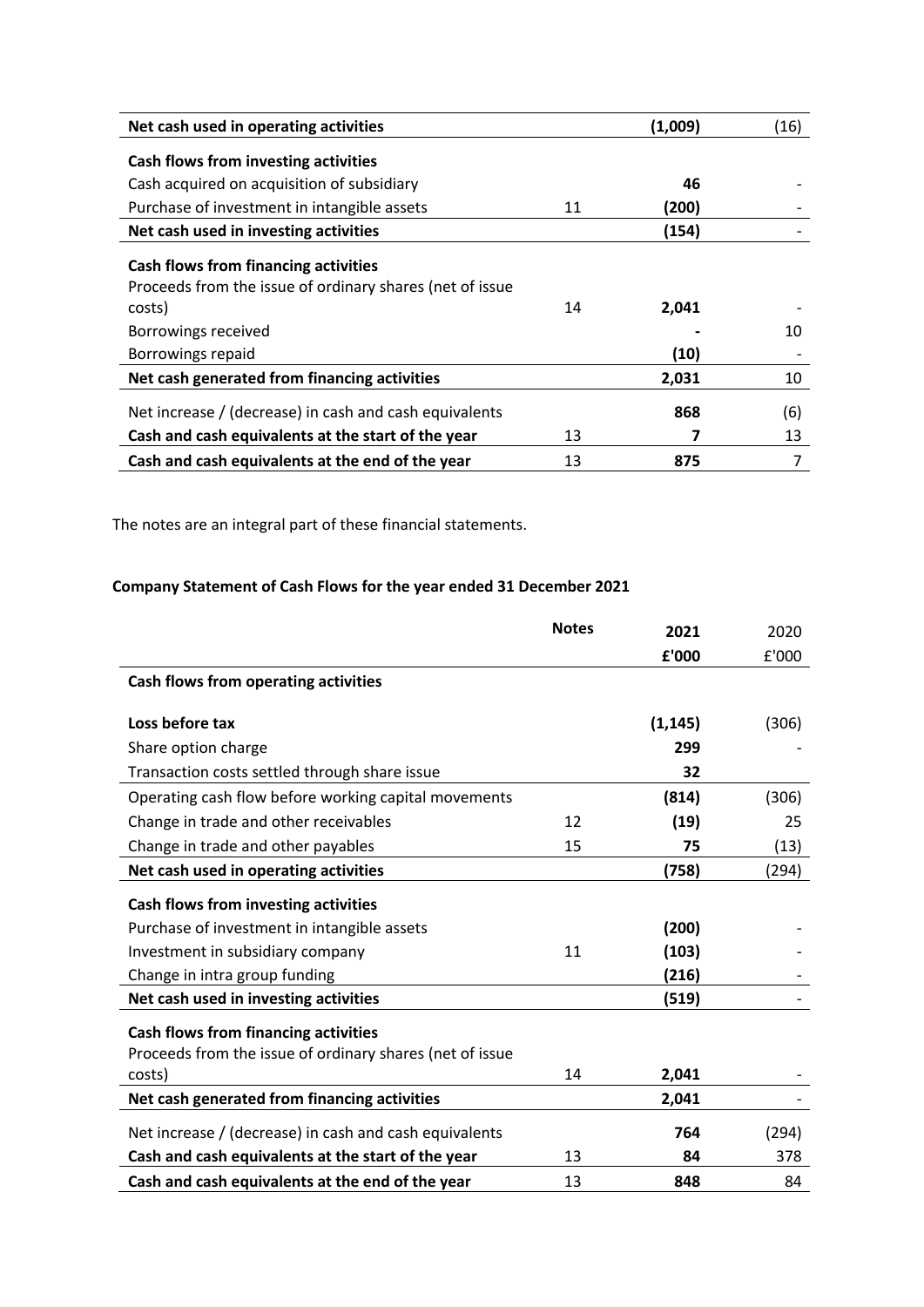The notes are an integral part of these financial statements.

# **Group statement of Changes in Equity for the year ended 31 December 2021**

| Group                                                                                  | Ordinary<br><b>Share</b><br>Capital<br>£'000 | <b>Share</b><br>Premiu<br>m<br>£'000 | Capital<br>Redemptio<br>n<br><b>Reserve</b><br>£'000 | <b>Share</b><br>Option<br><b>Reserve</b><br>£'000 | <b>Reverse</b><br><b>Acquisition</b><br><b>Reserve</b><br>£'000 | <b>Retained</b><br><b>Losses</b><br>£'000 | <b>Total</b><br>£'000 |
|----------------------------------------------------------------------------------------|----------------------------------------------|--------------------------------------|------------------------------------------------------|---------------------------------------------------|-----------------------------------------------------------------|-------------------------------------------|-----------------------|
| At 1 January 2021                                                                      | 3                                            | 1,585                                |                                                      |                                                   |                                                                 | (1, 596)                                  | (8)                   |
| Issue of shares<br>Transfer to reverse acquisition                                     |                                              | 11                                   |                                                      |                                                   |                                                                 | $\overline{a}$                            | 11                    |
| reserve                                                                                | (3)                                          | (1, 596)                             |                                                      |                                                   | 1,599                                                           |                                           |                       |
| Recognition of plc equity at<br>acquisition date<br>Issue of shares for acquisition of | 3,470                                        | 8,852                                | 10,081                                               |                                                   | (22, 621)                                                       | -                                         | (218)                 |
| subsidiary                                                                             | 21                                           | 21,679                               |                                                      |                                                   | (21, 803)                                                       |                                           | (103)                 |
| Reverse acquisition expense                                                            |                                              |                                      |                                                      |                                                   | 2,804                                                           | $\overline{\phantom{0}}$                  | 2,804                 |
| Issue of shares for cash                                                               | $\overline{2}$                               | 2,198                                |                                                      |                                                   |                                                                 | $\overline{\phantom{0}}$                  | 2,200                 |
| Issue of shares in settlement of fees                                                  |                                              | 32                                   |                                                      |                                                   |                                                                 |                                           | 32                    |
| Issue of warrants                                                                      |                                              | (36)                                 |                                                      | 36                                                |                                                                 |                                           |                       |
| Cost of share issue                                                                    |                                              | (159)                                |                                                      |                                                   |                                                                 |                                           | (159)                 |
| Share option charge                                                                    |                                              |                                      |                                                      | 299                                               |                                                                 |                                           | 299                   |
|                                                                                        | 3,493                                        | 32,566                               | 10,081                                               | 335                                               | (40, 021)                                                       | (1,596)                                   | 4,858                 |
| Comprehensive Loss for the year                                                        |                                              |                                      |                                                      |                                                   |                                                                 | (3,921)                                   | (3,921)               |
| At 31 December 2021                                                                    | 3,493                                        | 32,566                               | 10,081                                               | 335                                               | (40, 021)                                                       | (5, 517)                                  | 937                   |

# **For the year ended 31 December 2020**

|            | Ordinary     |                 |               |       |
|------------|--------------|-----------------|---------------|-------|
|            | <b>Share</b> | <b>Share</b>    | Retained      |       |
| <b>CBL</b> |              | Capital Premium | <b>Losses</b> | Total |
|            | £'000        | f'000           | f'000         | f'000 |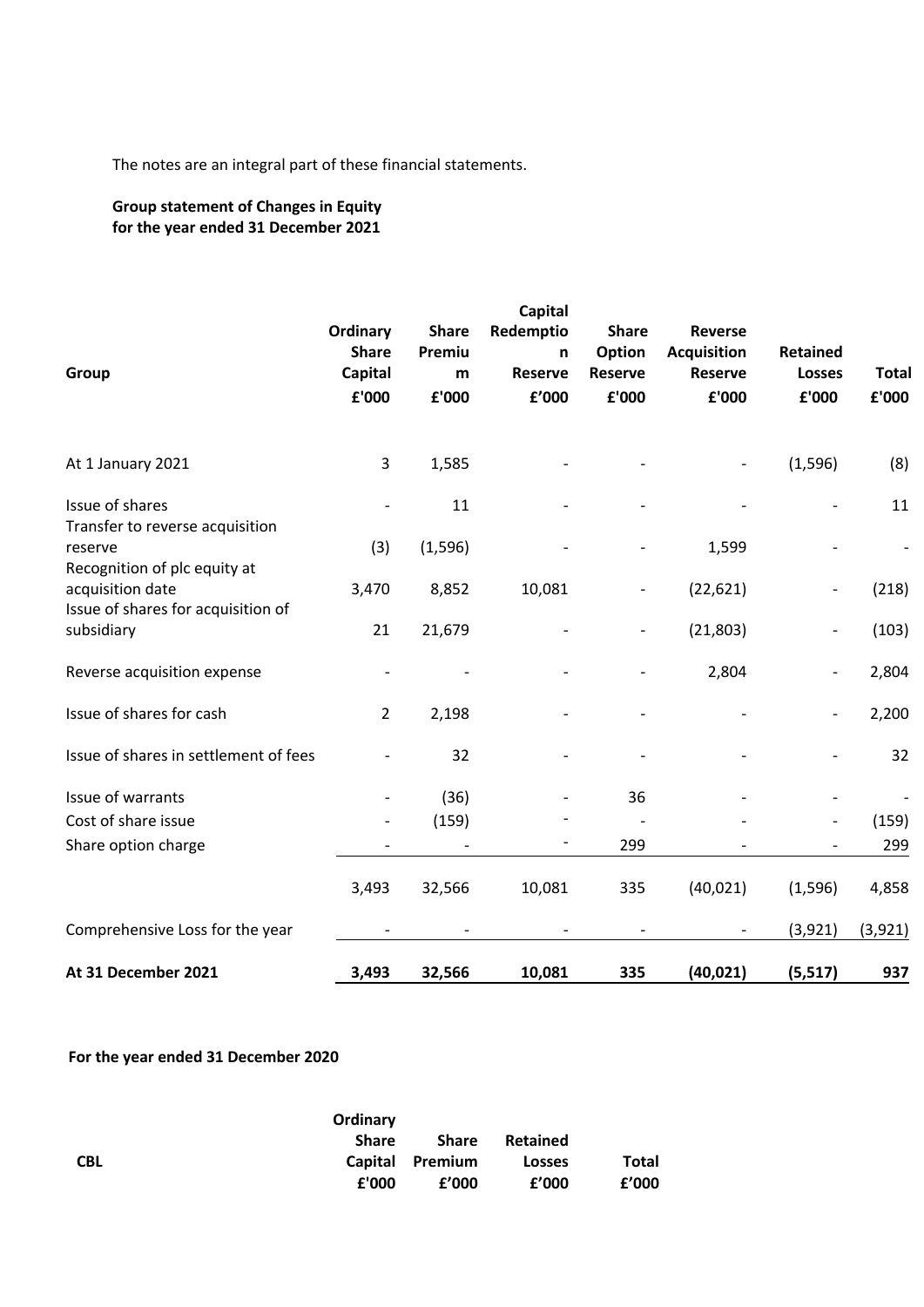| At 1 January 2020               |                          | 1.585                    | (1.582) |      |
|---------------------------------|--------------------------|--------------------------|---------|------|
| Comprehensive loss for the year | $\overline{\phantom{0}}$ | $\overline{\phantom{a}}$ | (14)    | (14) |
| At 31 December 2020             |                          | 1.585                    | (1.596) | (8)  |

## **Company statement of Changes in Equity for the year ended 31 December 2021**

|                                                              | Ordinary<br><b>Share</b><br><b>Capital</b><br>£'000 | <b>Share</b><br>premium<br>f'000 | <b>Share</b><br>capital<br>reduction<br>reserve<br>£'000 | <b>Share</b><br>option<br>reserve<br>£'000 | <b>Retained</b><br><b>Losses</b><br>£'000 | <b>Total</b><br>f'000 |
|--------------------------------------------------------------|-----------------------------------------------------|----------------------------------|----------------------------------------------------------|--------------------------------------------|-------------------------------------------|-----------------------|
| At 1 January 2020                                            | 3,470                                               | 8,852                            | 10,081                                                   |                                            | (22,065)                                  | 338                   |
| Comprehensive Loss for the year                              |                                                     |                                  |                                                          |                                            | (306)                                     | (306)                 |
| At 31 December 2020                                          | 3,470                                               | 8,852                            | 10,081                                                   |                                            | (22, 371)                                 | 32                    |
| Issue of shares for acquisition of<br>subsidiary             | 21                                                  | 21,679                           |                                                          |                                            |                                           | 21,700                |
| Issue of shares for cash<br>Issue of shares in settlement of | $\overline{2}$                                      | 2,198                            |                                                          |                                            |                                           | 2,200                 |
| fees                                                         |                                                     | 32                               |                                                          |                                            |                                           | 32                    |
| Cost of share issue                                          |                                                     | (159)                            |                                                          |                                            |                                           | (159)                 |
| Issue of warrants                                            |                                                     | (36)                             |                                                          | 36                                         |                                           |                       |
| Share option charge                                          |                                                     |                                  |                                                          | 299                                        |                                           | 299                   |
|                                                              | 3,493                                               | 32,566                           | 10,081                                                   | 335                                        | (22, 371)                                 | 24,104                |
| Comprehensive Loss for the year                              |                                                     |                                  |                                                          |                                            | (1, 145)                                  | (1, 145)              |
| At 31 December 2021                                          | 3,493                                               | 32,566                           | 10,081                                                   | 335                                        | (23, 516)                                 | 22,959                |

The notes are an integral part of these financial statements.

### **Notes to the financial statements for the year ended 31 December 2021**

## **1 General information**

Cizzle Biotechnology Holdings PLC ("the Company" of "the Group") (formerly Bould Opportunities PLC) is a public limited company with its shares traded on the Standard Listing of the London Stock Exchange. On 14 May 2021 the Company acquired through a share for share exchange the entire share capital of Cizzle Biotechnology Limited. The Company is a holding company of a group of companies ("the Group")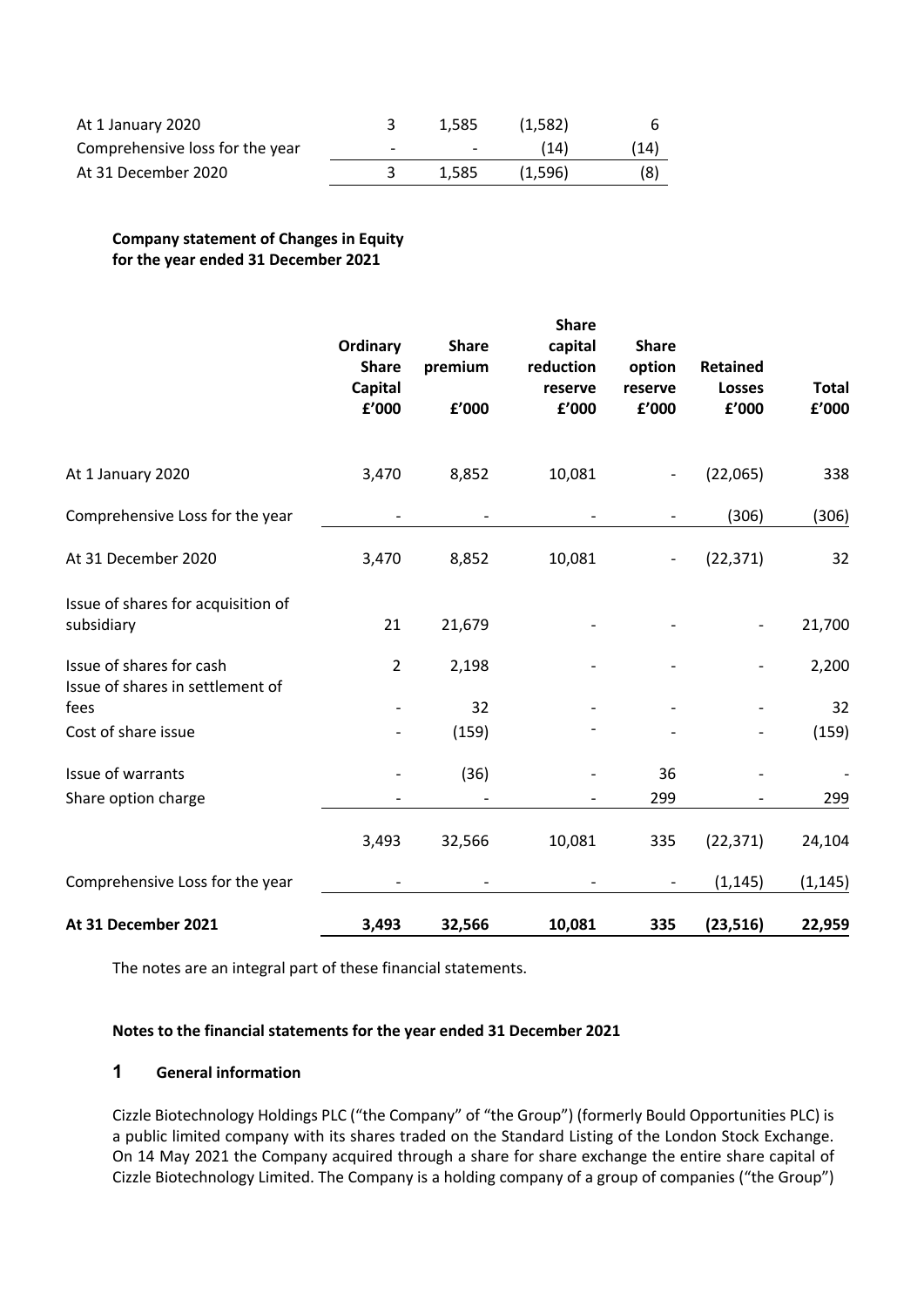whose principal activity is the early detection of lung cancer via the development of an immunoassay test for the CIZ1B biomarker.

The directors consider there to be no ultimate controlling shareholder of the Company.

The address of the registered office is 6<sup>th</sup> Floor, 60 Gracechurch Street, London, EC3V 0HR and the registered number of the Company is 06133765.

# **2 Accounting policies**

The principal accounting policies applied in the preparation of these financial statements are set out below. These policies have been consistently applied to all the years presented, unless otherwise stated.

# **2.1 Basis of preparation**

The financial statements of Cizzle Biotechnology Holdings PLC ("the Company") including subsidiary undertakings (together referred to as "the Group") have been prepared in accordance with UK-adopted international accounting standards, and the Companies Act 2006 on a historical cost basis.

The preparation of financial statements in conformity with IFRS requires the use of certain critical accounting estimates. It also requires management to exercise its judgement in the process of applying the Company's accounting policies. The areas involving a higher degree of judgement or complexity, or areas where assumptions and estimates are significant to the financial statements are disclosed in Note 4.

The results for the year ended 31 December 2021 are the Group results following the acquisition of Cizzle Biotechnology Limited ("CBL") on 14 May 2021. The results for the comparative period to 31 December 2020 are the results of CBL prior to the creation of the new Group.

## (a) New standards and interpretations

The IASB and IFRS Interpretations Committee have issued the following standards and interpretations with an effective date of implementation of 1 January 2021.

## **i) New standards and amendments – applicable 1 January 2021**

The following standard and interpretations apply for the first time to financial reporting periods commencing on or after 1 January 2021:

|                                                                                  | <b>Effective for</b> | Impact |
|----------------------------------------------------------------------------------|----------------------|--------|
|                                                                                  | accounting           |        |
|                                                                                  | periods              |        |
|                                                                                  | beginning on or      |        |
|                                                                                  | after                |        |
| Interest rate benchmark reform - Amendments to IFRS 17 "Insurance<br>Contracts"  | 1 January 2021       | None   |
| Interest rate benchmark reform - Amendments to IFRS 16 "Leases"                  | 1 January 2021       | None   |
| Interest rate benchmark reform - Amendments to IFRS 9 "Financial<br>Instruments" | 1 January 2021       | None   |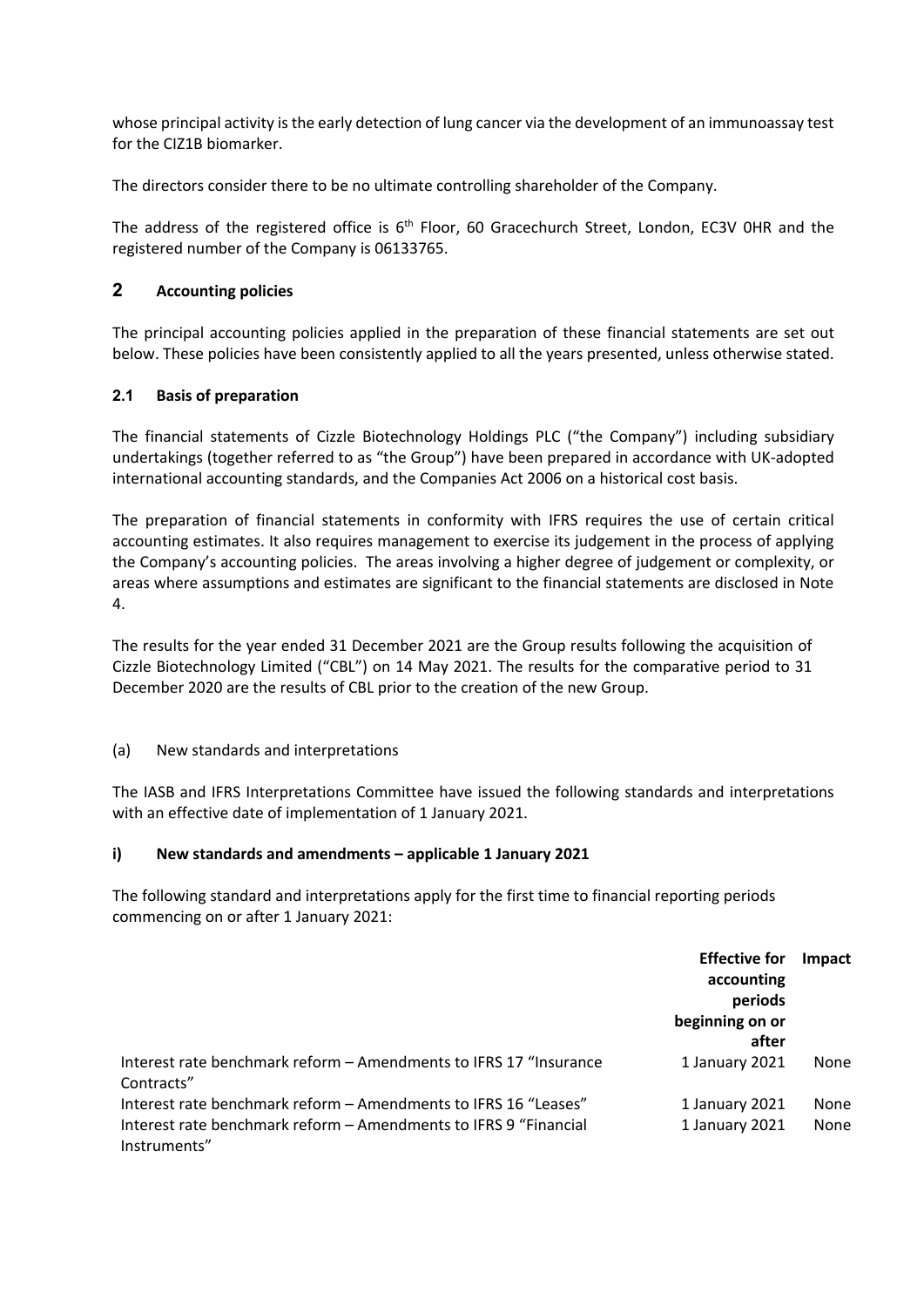| Interest rate benchmark reform - Amendments to IAS 39 "Financial | 1 January 2021 | None |
|------------------------------------------------------------------|----------------|------|
| Instruments: Recognition and Measurement"                        |                |      |
| Interest rate benchmark reform – Amendments to IFRS 7 "Financial | 1 January 2021 | None |
| Instruments: Disclosures"                                        |                |      |

### **ii) Forthcoming requirements**

As at 31 December 2021, the following standards and interpretations had been issued but were not mandatory for annual reporting periods ending on 31 December 2021 and not early adopted.

| Impact               |
|----------------------|
| None                 |
| None<br>None         |
|                      |
| None                 |
| None<br>None<br>None |
|                      |

### **2.2 Going concern**

The Directors have adopted the going concern basis in preparing the financial statements for the year to 31 December 2021. In reaching this conclusion, the Directors have considered current trading and the current and projected funding position for the period of just over 12 months from the date of approval of the financial statements through to 30 June 2023. The Company, as anticipated in the Company's Prospectus announced on 23 April 2021, will need to generate finance through equity or debt in order to meet its committed liabilities as they fall due for the foreseeable future and progress its planned product research and development activities. The auditors have made reference to a material uncertainty in respect of going concern in their audit report. The assessment of the COVID-19 situation continues to be monitored by the directors. It's impact to date on the Group's operations has been minimal.

## **Current funding**

The Company's cash balance as at 31 December 2021 was £875,000 and there were no borrowing facilities at that date. On 14 May 2021 the Company raised £2,200,000, before share issue costs, through the placing of new ordinary shares in conjunction with the admission of its shares to trading on the London Stock Exchange by way of a Standard Listing.

### **Conclusion**

After taking account of the Company's current funding position, its cash flow projections and the risks and uncertainties associated with these, the directors have a reasonable expectation that the Company has access to adequate resources to continue in operational existence for the foreseeable future. For these reasons they continue to prepare the financial statements on a going concern basis. These financial statements do not include any adjustments that would result from the going concern basis of preparation being inappropriate.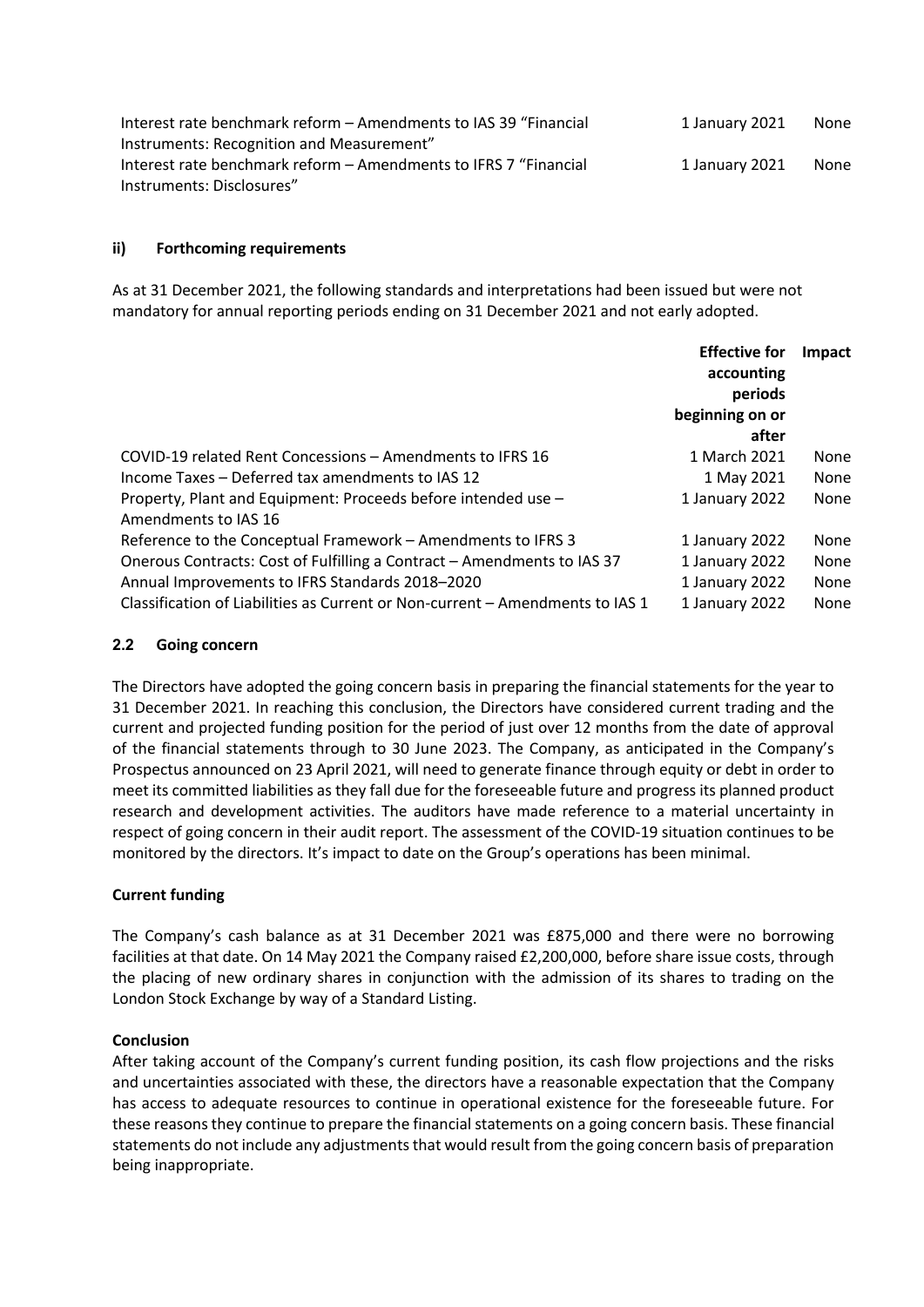## **2.3 Segmental reporting**

IFRS 8 requires that segmental information be disclosed on the basis of information reported to the chief operating decision maker. The Company considers that the role of chief operating decision maker is performed by the Company's Board of Directors. The Group's only business activity and single segment is the development of tests for the early detection of lung cancer.

# **2.4 Foreign currency translation**

The functional currency of the Company is Sterling which is also the presentational currency of the financial statements. Foreign currency assets and liabilities are converted into Sterling at the rates of exchange ruling at the end of the financial year. Foreign currency transactions are translated into the functional currency using the exchange rates prevailing at the dates of the transactions. Foreign exchange gains and losses resulting from the settlement of such transactions and from the translation at year end exchange rates of monetary assets and liabilities denominated in foreign currencies are recognised in the statement of comprehensive income.

## **2.5 Non-Current assets**

Investments in intangible assets and subsidiaries are stated at cost less accumulated impairment. Plant and equipment are stated at costs less accumulated depreciation and any accumulated impairment losses. Depreciation is charged to write off costs less estimated residual values on a straight-line basis over their estimated useful lives. Estimated useful lives are reviewed each year and amended if necessary.

## **2.6 Cash and cash equivalents**

Cash and cash equivalents include cash in hand, deposits held at call with banks and other short-term highly liquid investments, with original maturities of three months or less.

# **2.7 Share capital**

Ordinary shares are classified as equity. Incremental costs directly attributable to the issue of new shares or options are shown in equity as a deduction, net of tax, from the proceeds.

## **2.8 Current and deferred income tax**

Current income tax is calculated on the basis of the tax laws enacted or substantively enacted at the statement of financial position date in the countries where the Company's subsidiaries and associates operate and generate taxable income. Management periodically evaluates positions taken in tax returns with respect to situations in which applicable tax regulation is subject to interpretation and establishes provisions where appropriate on the basis of amounts expected to be paid to the tax authorities.

Deferred income tax is provided in full, using the liability method, on temporary differences arising between the tax bases of assets and liabilities and their carrying amounts in the financial statements. However, deferred income tax is not accounted for if it arises from initial recognition of an asset or liability in a transaction other than a business combination that at the time of the transaction affects neither accounting nor taxable profit nor loss. Deferred income tax is determined using tax rates (and laws) that have been enacted or substantively enacted by the statement of financial position date and are expected to apply when the related deferred income tax asset is realised or the deferred income tax liability is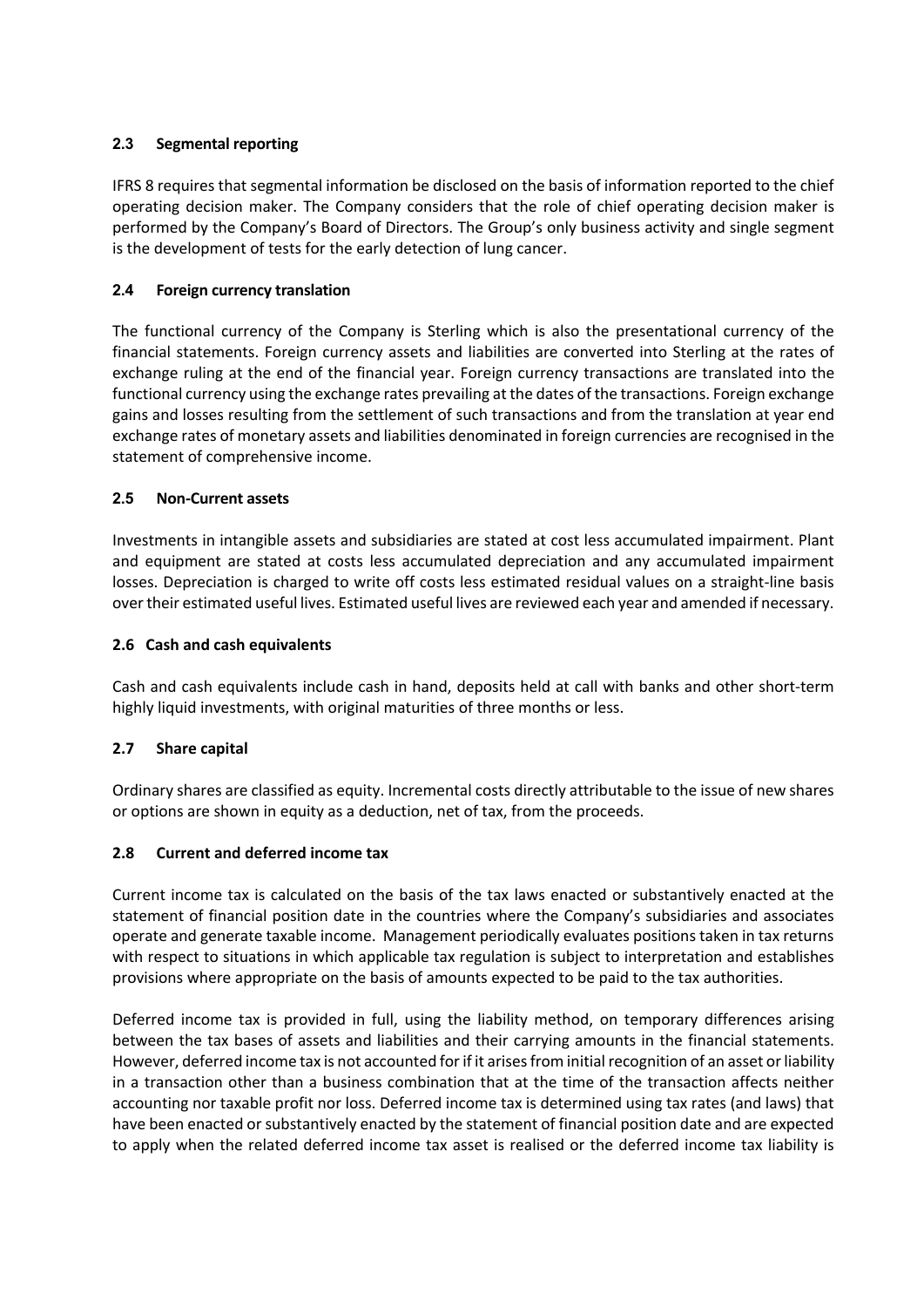settled. Deferred income tax assets are recognised to the extent that it is probable that future taxable profit will be available against which the temporary differences can be utilised.

## **2.9 Share based payments**

The Company operates an equity-settled, share-based compensation plan. The fair value of the employee services received in exchange for the grant of the options is recognised as an expense and credited to the share option reserve within equity. The total amount to be expensed over the vesting period is determined by reference to the fair value of the options granted, excluding the impact of any non-market vesting conditions (for example, profitability and sales growth targets). Options that lapse before vesting are credited back to income. The proceeds received net of any directly attributable transaction costs are credited to share capital (nominal value) and, if applicable, share premium when the options are exercised.

## **2.10 Financial instruments**

## *i) Financial assets*

The Company classifies its financial assets in the following measurement categories:

- those to be measured subsequently at fair value through profit or loss; and
- those to be measured at amortised cost.

The classification depends on the business model for managing the financial assets and the contracted terms of the cash flows. Financial assets are classified as at amortised cost only if both of the following criteria are met:

- the asset is held within a business model whose objective is to collect contracted cash flow and
- the contractual terms give rise to cash flows that are solely payments of principal ar interest.

Financial assets, including trade and other receivables and cash and bank balances, are initially recognised at transaction price, unless the arrangement constitutes a financing transaction, where the transaction is measured at the present value of the future receipts discounted at a market rate of interest.

Such assets are subsequently carried at amortised cost using the effective interest method.

At the end of each reporting period financial assets measured at amortised cost are assessed for objective evidence of impairment. If an asset is impaired the impairment loss is the difference between the carrying amount and the present value of the estimated cash flows discounted at the asset's original effective interest rate. The impairment loss is recognised in the consolidated income statement.

The Company applies the simplified approach in calculating the expected credit losses (ECLs) as permitted by IFRS 9. Changes in credit risk is not tracked but instead a loss allowance is recognised at each reporting date based on the financial asset's lifetime ECL.

If there is a decrease in the impairment loss arising from an event occurring after the impairment was recognised the impairment is reversed. The reversal is such that the current carrying amount does not exceed what the carrying amount would have been had the impairment not previously been recognised. The impairment reversal is recognised in the consolidated income statement.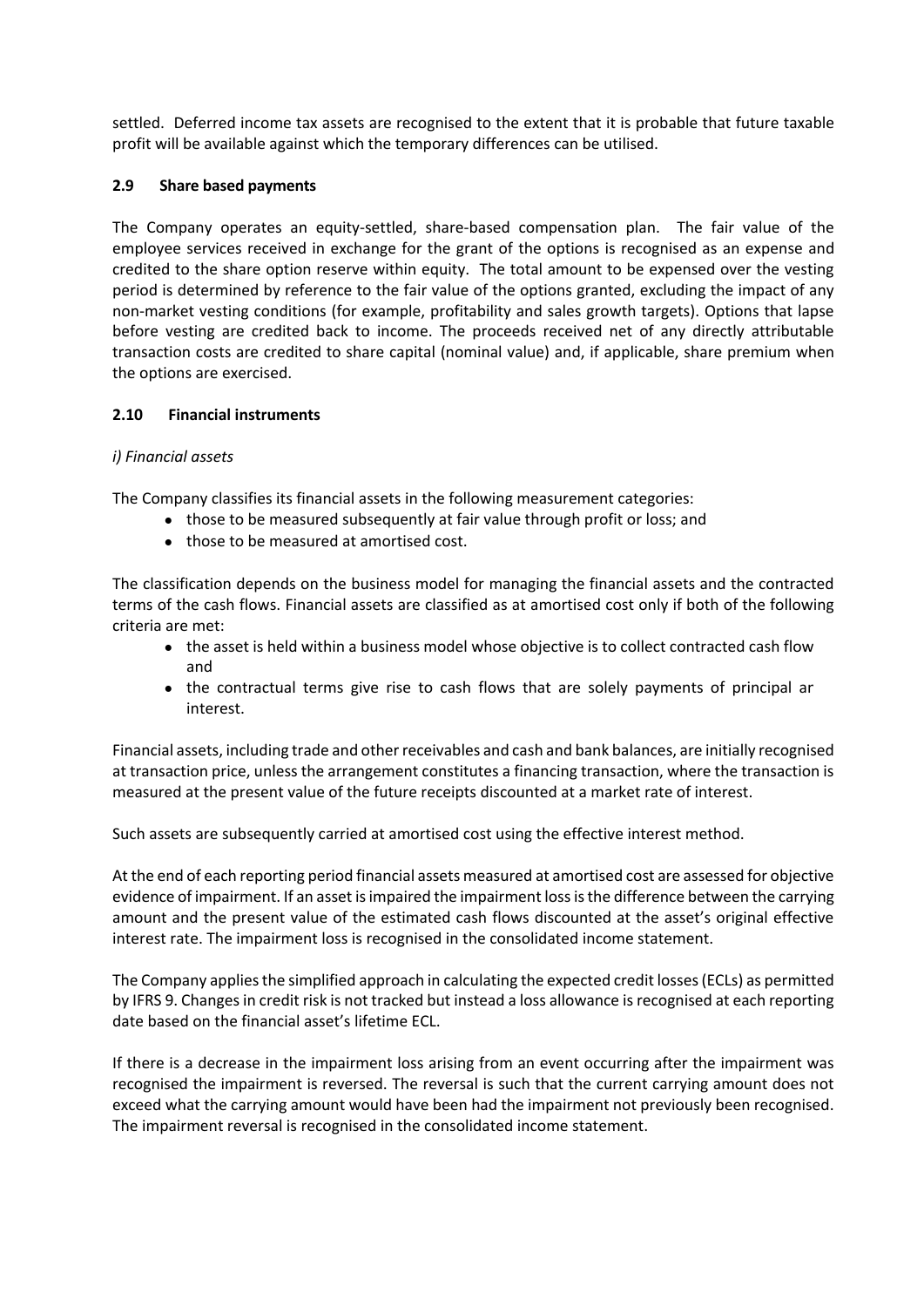Financial assets are derecognised when (a) the contractual rights to the cash flows from the asset expire or are settled, or (b) substantially all the risks and rewards of the ownership of the asset are transferred to another party or (c) despite having retained some significant risks and rewards of ownership, control of the asset has been transferred to another party who has the practical ability to unilaterally sell the asset to an unrelated third party without imposing additional restrictions

## *ii) Financial liabilities*

Basic financial liabilities, being trade and other payables, are initially recognised at transaction price, unless the arrangement constitutes a financing transaction, where the debt instrument is measured at the present value of the future receipts discounted at a market rate of interest.

Trade payables are obligations to pay for goods or services that have been acquired in the ordinary course of business from suppliers. Accounts payable are classified as current liabilities if payment is due within one year or less. If not, they are presented as non-current liabilities. Trade payables are recognised initially at transaction price and subsequently measured at amortised cost using the effective interest method.

Financial liabilities are derecognised when the liability is extinguished, that is when the contractual obligation is discharged, cancelled or expires. The Company does not hold or issue derivative financial instruments.

## *iii) Offsetting*

Financial assets and liabilities are offset and the net amounts presented in the financial statements when there is an enforceable right to set off the recognised amounts and there is an intention to settle on a net basis or to realise the asset and settle to liability simultaneously.

### **2.11 Pensions**

For defined contribution schemes the amount charged to the statement of comprehensive income is the contribution payable in the year. Differences between the contributions payable in the year and contributions actually paid are shown either as accruals or prepayments.

### **2.12 Exceptional items**

The Company has separately identified certain net expenses that are exceptional by either their size or the fact that they do not normally occur in the Company's normal course of business. Such items are recorded separately in the Statement of Comprehensive Income and are explained further in Note 6.

### **3 Reverse acquisition**

On 14 May 2021 the Company acquired through a share for share exchange the entire share capital of CBL whose principal activity is the early detection of lung cancer through the development of tests to detect CIZ1B variant protein.

Although the transaction resulted in CBL becoming a wholly owned subsidiary of the Company, the transaction constitutes a reverse acquisition as the previous shareholders of CBL own a substantial majority of the shares of the Company.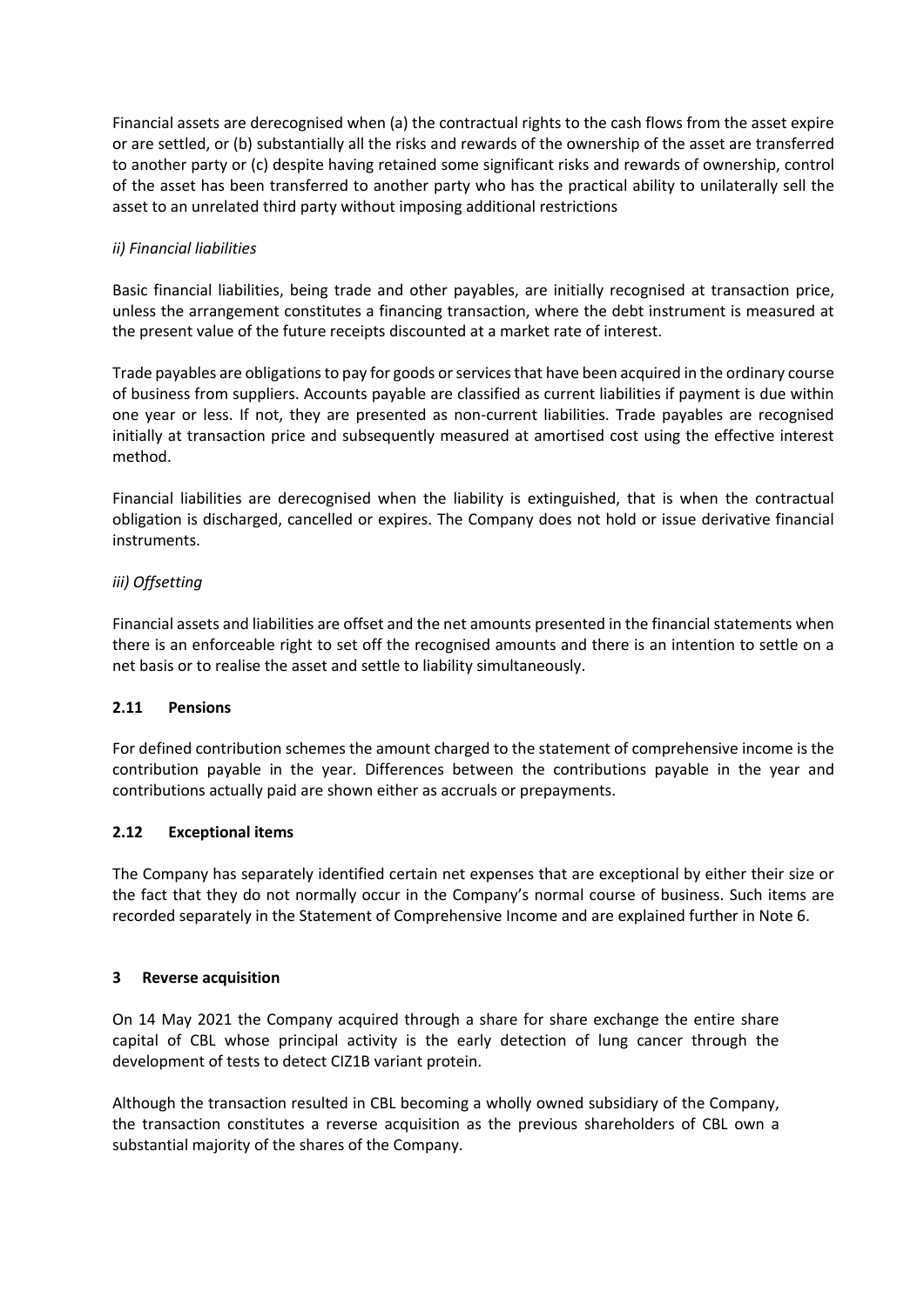In substance the shareholders of CBL acquired a controlling interest in the Company and the transaction has therefore been accounted for as a reverse acquisition. As the Company's activities prior to the acquisition were purely the maintenance of the AIM listing, acquiring CBL and raising equity finance to provide the required funding for the operations of the acquisition means it did not meet the definition of a business combination in accordance with IFRS 3.

Accordingly, this reverse acquisition does not constitute a business combination and was accounted for in accordance with IFRS 2 "Share-based Payments" and associated IFRIC guidance. Although the reverse acquisition is not a business combination, the Company has become a legal parent and is required to apply IFRS 10 and prepare consolidated financial statements. The directors have prepared these financial statements using the reverse acquisition methodology, but rather than recognise goodwill, the difference between the equity value given up by the CBL shareholders is charged to the statement of comprehensive income as a share-based payment on reverse acquisition, and represents in substance the cost of acquiring a quoted company.

In accordance with the reverse acquisition principles, these consolidated financial statements represent a continuation of the consolidated statements of Cizzle Biotechnology Holdings Plc and its subsidiaries and include:

- The assets and liabilities of CBL at their pre-acquisition carrying value amounts and the results for all periods reported; and

- The assets and liabilities of the Company as at 14 May 2021 and its results from the date of reverse acquisition (14 May 2021 to 31 December 2021).

On 14 May 2021 the Company issued 206,310,903 ordinary shares to acquire the 313,932 ordinary shares of CBL Limited. At 14 May 2021 the valuation of the investment in CBL was £21,700,000.

Because the legal subsidiary, CBL, was treated on consolidation as the accounting acquirer and the legal parent company, Cizzle Biotechnology Holdings Plc, was treated as an accounting subsidiary, the fair value of the shares deemed to be issued by CBL was calculated at £2,587,000 based on an assessment of the purchase consideration for a 100% holding of Cizzle Biotechnology Holdings plc.

The fair value of the net liabilities of Cizzle Biotechnology Holdings Plc at acquisition was as follows:

|                           | f'000 |
|---------------------------|-------|
| Cash and cash equivalents | 46    |
| Other assets              | 47    |
| Liabilities               | (310) |
| Net (Liabilities)         | (217) |

The difference between the deemed cost of £2,587,000 and the fair value of the net liabilities noted above of £(217,000) resulted in £2,804,000 being expensed as "reverse acquisition expenses" in accordance with IFRS2, Share- based Payments, reflecting the economic cost to CBL shareholders of acquiring a quoted entity.

The reverse acquisition reserve which arose from the reverse takeover is made up as follows:

|                                     | f'000     |
|-------------------------------------|-----------|
| Pre-acquisition equity <sup>1</sup> | (22, 621) |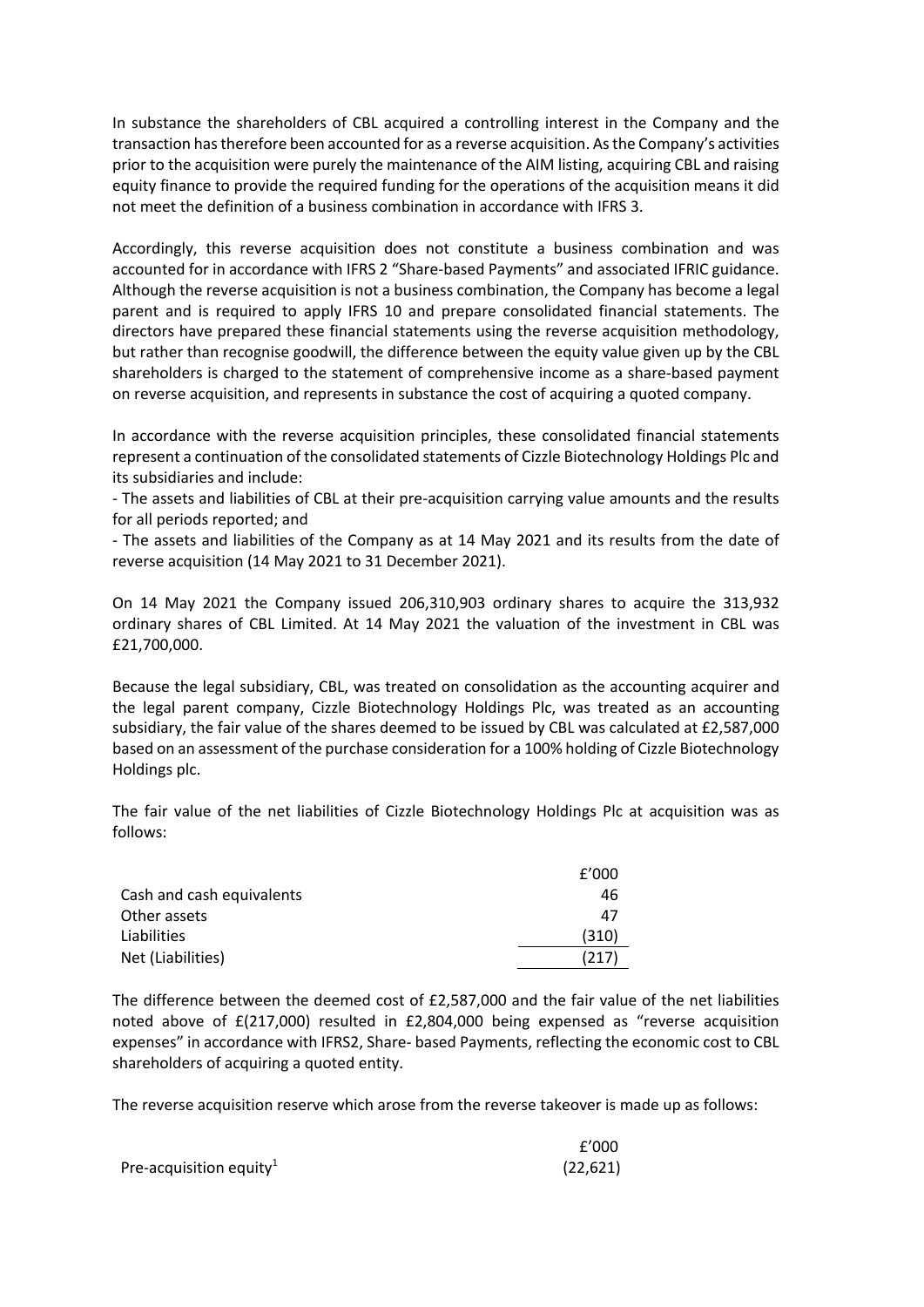| CBL share capital at acquisition <sup>2</sup> | 1.599    |
|-----------------------------------------------|----------|
| Investment in CBL <sup>3</sup>                | (21,803) |
| Reverse acquisition expense <sup>4</sup>      | 2.804    |
|                                               | (40.021) |
|                                               |          |

- 1. Pre-acquisition equity of Cizzle Biotechnology Holdings PLC at 14 May 2021.
- 2. CBL had issued share capital and share premium of £1,599,000. As these financial statements represent the capital structure of the legal parent entity, the equity of CBL is eliminated.
- 3. The value of the shares issued by the Company in exchange for the entire share capital of CBL plus stamp duty expenses.
- 4. The reverse acquisition expense represents the difference between the value of the equity issued by the Company, and the deemed consideration given by CBL to the Group.

Recognition of pre-acquisition equity of Cizzle Biotechnology Holdings PLC at 14 May 2021. CBL had issued share capital and share premium of £1,599,000. As these financial statements represent the capital structure of the legal parent entity, the equity of CBL is eliminated. The value of the shares issued by the Company in exchange for the entire share capital of CBL plus stamp duty expenses. The above entry is required to eliminate the balance sheet impact of this transaction.

The reverse acquisition expense represents the difference between the value of the equity issued by the Company, and the deemed consideration given by CBL to the Group.

## **4 Financial risk**

The Group's principal risk factors are as follows:

### **4.1 Capital risk management**

The Company monitors capital which comprises all components of equity (i.e. share capital, share premium, capital reduction reserve, share option reserve, and retained earnings/losses). Note 22 describes how capital is managed in respect of the debt to equity ratio.

### **4.2 Financial risk factors**

The Group's operations exposed it to a variety of financial risks that had included the effects of credit risk, liquidity risk and interest rate risk. The Company had in place a risk management programme that attempted to limit the adverse effects on the financial performance of the Company by monitoring levels of debt finance and the related finance costs. The Company did not use derivative financial instruments to manage interest rate costs and as such, no hedge accounting was applied.

Given the size of the Company, the directors did not delegate the responsibility of monitoring financial risk management to a sub-committee of the Board. The policies set by the board of directors were implemented by the Company's finance department.

## a) Credit risk

The Company's credit risk was primarily attributable to its trade receivables balance. The amounts presented in the statement of financial position are net of allowances for impairment.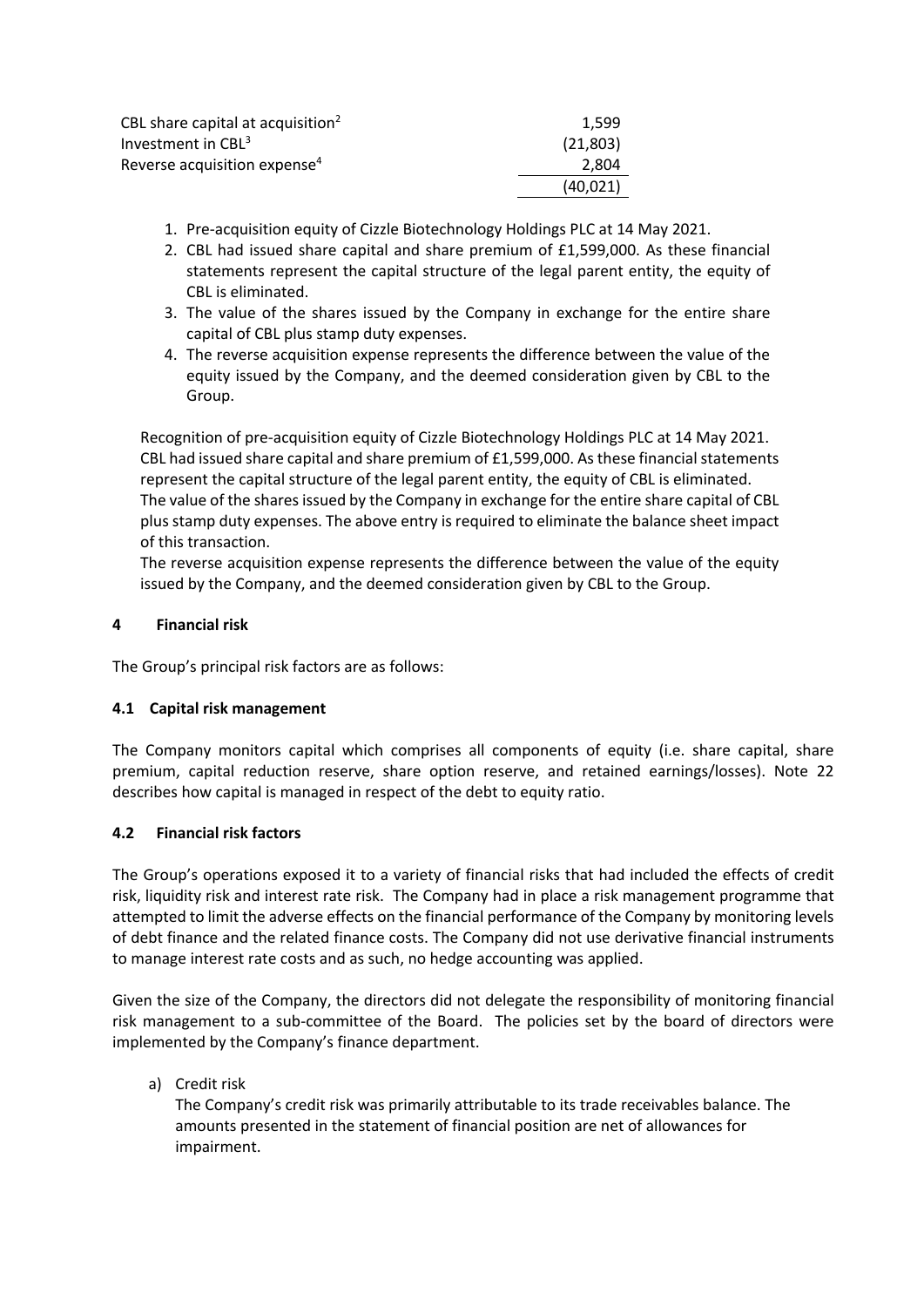b) Liquidity risk

Liquidity risk was the risk that an entity will encounter difficulty in meeting obligations associated with financial liabilities. The Company's financial liabilities included its trade and other payables shown in Note 15.

c) Interest rate cash flow risk

The Company had interest-bearing assets. Interest bearing assets comprised only cash balances, which earned interest at floating rates.

### **5 Critical accounting estimates and judgements**

In the preparation of the financial statements the directors must make estimates and assumptions that affect the asset and liability items and revenue and expense amounts recorded in the financial statements. These estimates are based on historical experience and various other assumptions that the Board believes are reasonable under the circumstances. The results of this form the basis for making judgements about the carrying value of assets and liabilities that are not readily available from other sources.

## **a) Accounting judgement**

There were no judgments made.

## **b) Accounting estimate**

Share based payments

See Note 14 which explains the methods used to estimate the fair value of share options granted.

### **6 Operating expenses**

|                                                 | Group | <b>CBL</b> |
|-------------------------------------------------|-------|------------|
|                                                 | 2021  | 2020       |
|                                                 | f'000 | f'000      |
| Research and development                        | 161   |            |
| Professional advisers                           | 89    |            |
| Staff costs                                     | 88    |            |
| Intellectual property renewal fees              | 57    | 14         |
| Regulatory fees                                 | 53    |            |
| Share based payment                             | 37    |            |
| Audit fees (Note 7)                             | 27    |            |
| Other expenditure                               | 40    |            |
| On-going administrative costs                   | 552   | 14         |
| Share option charge                             | 299   |            |
| Reverse acquisition expense                     | 2,804 |            |
| Transaction costs - IPO and reverse acquisition | 303   |            |
| Total administrative expenses                   | 3,958 | 14         |

### **7 Auditor's remuneration**

| Group |  |
|-------|--|
|       |  |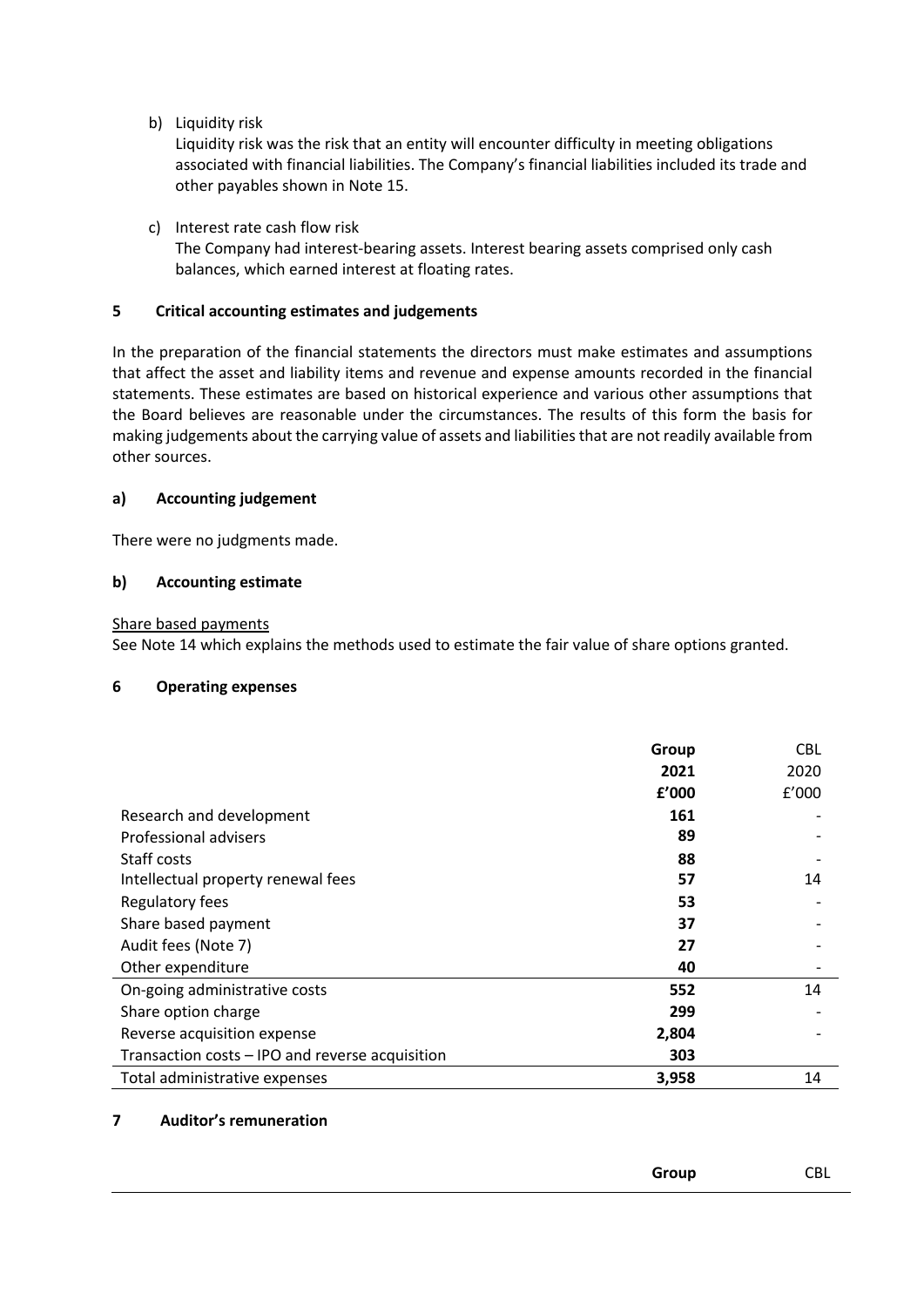|                                                                                                                  | 2021  | 2020  |
|------------------------------------------------------------------------------------------------------------------|-------|-------|
|                                                                                                                  | f'000 | f'000 |
| Fees payable to the Company's auditor for the audit of the Group,<br>Company and subsidiary financial statements | 27    |       |
| Non-audit services – reporting accountant for IPO                                                                | 38    |       |
|                                                                                                                  | 65    |       |

### **8 Directors' emoluments**

|                              | <b>Group</b> | <b>CBL</b>               | Company | Company |
|------------------------------|--------------|--------------------------|---------|---------|
|                              | 2021         | 2020                     | 2021    | 2020    |
|                              | f'000        | f'000                    | f'000   | f'000   |
| Wages and salaries           | 125          |                          | 105     | 80      |
| <b>Social Security Costs</b> | 10           | $\overline{\phantom{0}}$ | 11      | 6       |
| <b>Pension Contributions</b> | 3            | $\overline{\phantom{a}}$ | 2       |         |
| Share based payments         | 299          | $\overline{\phantom{a}}$ | 299     |         |
|                              | 437          |                          | 417     | 86      |

The Group does not have any employees other than the directors. The average number of directors during the year was 4 (CBL 2020: 2).

#### **9 Income tax credit**

The tax credit for the year was as follows:

|                                      | Group | CBL                      |
|--------------------------------------|-------|--------------------------|
|                                      | 2021  | 2020                     |
|                                      | f'000 | f'000                    |
| Research and development tax credits | (37)  | $\overline{\phantom{0}}$ |
|                                      | (37)  | $\overline{\phantom{0}}$ |
|                                      |       |                          |

The tax on the Group's loss before tax differs from the theoretical amount that would arise using the tax rate applicable to the losses of the group (2020: CBL) as follows:

|                                                                   | Group   | <b>CBL</b> |
|-------------------------------------------------------------------|---------|------------|
|                                                                   | 2021    | 2020       |
|                                                                   | f'000   | f'000      |
| Loss before tax on continuing operations                          | (3,958) |            |
| Tax calculated at the domestic rate applicable of 19% (2020: 19%) | (752)   |            |
| Expenses not deductible for tax purposes                          | 590     |            |
| Tax losses for which no deferred tax credit was recognised        | 162     |            |
| Research and development tax credit                               | (37)    |            |
| Total income tax credit                                           | (37)    |            |

## **10 Earnings per share**

#### **Basic loss per share**

|                   | Group          | <b>CBL</b> |
|-------------------|----------------|------------|
|                   | 2021           | 2020       |
| Loss for the year | (E3, 921, 000) | (E14,000)  |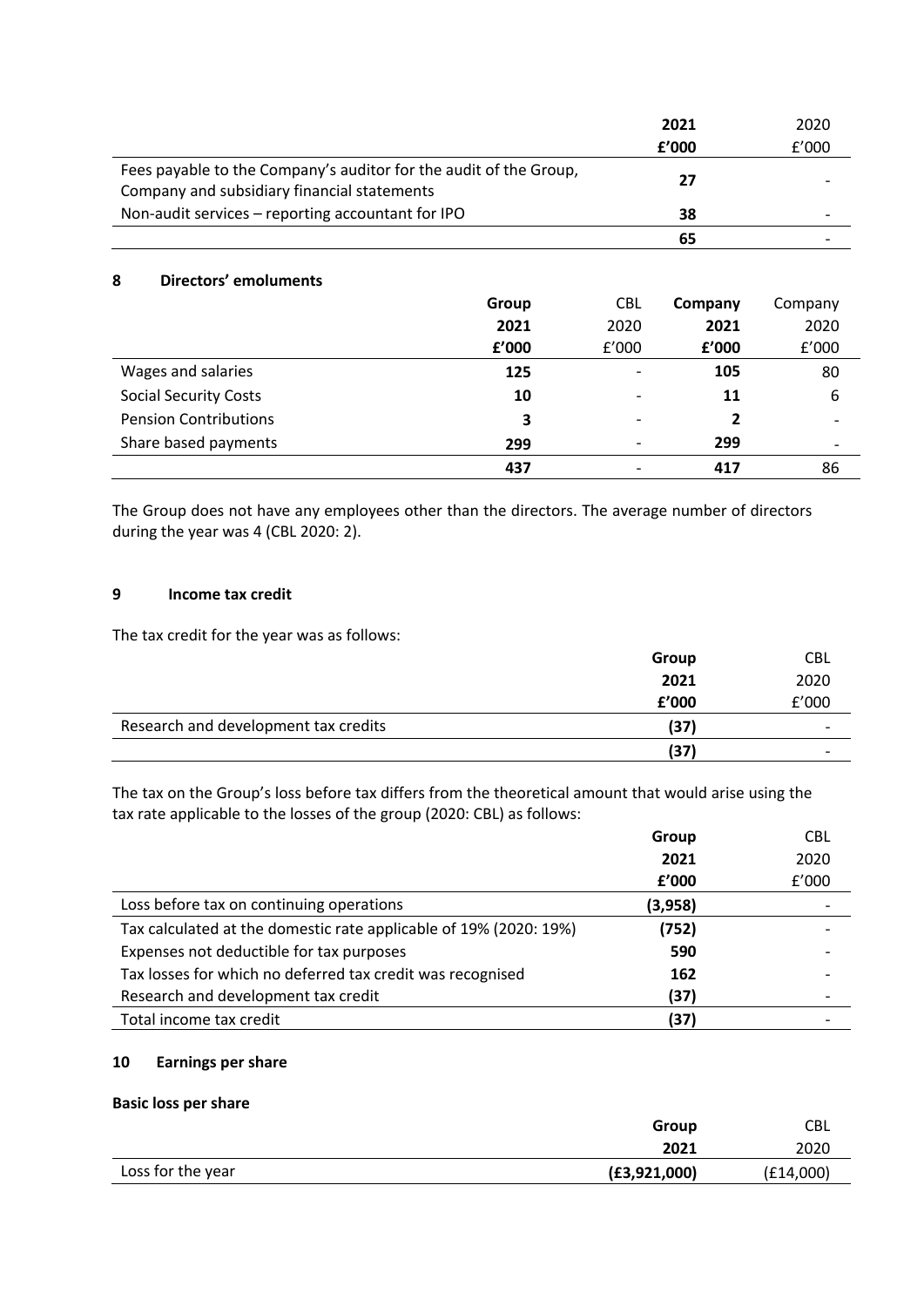| Weighted average number of ordinary shares | 160,516,450 | 493.844 |
|--------------------------------------------|-------------|---------|
| Basic loss per share                       | (2.4p       | .2.8p)  |

The basic loss per share is derived by dividing the loss for the period attributable to ordinary shareholders by the weighted average number of shares in issue. The weighted average number of shares is adjusted for the impact of the reverse acquisition as follows:

- Prior to the reverse acquisition, the number of shares is based on CBL, adjusted using the share exchange ratio arising on the reverse acquisition; and
- From the date of the reverse acquisition, the number of share is based on the Company.

Diluted earnings per share is calculated by dividing the loss attributable to ordinary shareholders by the weighted average number of ordinary shares outstanding after adjusting these amounts for the effects of dilutive potential ordinary shares. As the results for the years ended 31 December 2021 and 31 December 2020 are a loss, any exercise of share options would have an anti-dilutive effect on earnings per share. Consequently, earnings per share and diluted earnings per share are the same and the calculation has not been included.

As at 31 December 2021, there were share options outstanding over 23,432,041 shares (CBL 2020: 14,928,864 shares), which could potentially have a dilutive impact in the future.

#### **11 Non- Current assets**

|                                       | Group                    | <b>CBL</b>               | Company | Company |
|---------------------------------------|--------------------------|--------------------------|---------|---------|
|                                       | 2021                     | 2020                     | 2021    | 2020    |
|                                       | f'000                    | £'000                    | f'000   | f'000   |
| Investment in subsidiary undertakings | $\blacksquare$           | $\blacksquare$           | 21,803  |         |
| Intangible assets                     | 200                      |                          | 200     |         |
| Tangible assets                       | $\overline{\phantom{0}}$ | $\overline{\phantom{0}}$ |         |         |
| Total investments                     | 200                      |                          | 22,003  |         |

#### **a. Investments in subsidiary undertakings - Company**

|                             | 2021           | 2020                     |
|-----------------------------|----------------|--------------------------|
|                             | f'000          | f'000                    |
| Opening balance             | $\blacksquare$ | $\overline{\phantom{0}}$ |
| Acquisition during the year | 21,803         | $\overline{\phantom{0}}$ |
| Closing balance             | 21,803         | -                        |

The investment in subsidiary undertakings is in the following companies:

| <b>Name</b>                    | Country of<br>incorporation | <b>Proportion of ownership</b><br>interest | Principal<br>activities/status |
|--------------------------------|-----------------------------|--------------------------------------------|--------------------------------|
| Cizzle Biotechnology           | England and                 | 100% interest in ordinary                  | Early detection of lung        |
| Limited                        | Wales                       | share capital                              | cancer                         |
| Cizzle Biotech Limited         | England and                 | 100% interest in ordinary                  | Dormant                        |
| (formerly Enfis Limited) Wales |                             | share capital                              |                                |

The registered address for ongoing subsidiaries is 6<sup>th</sup> floor, 60 Gracechurch Street, London, EC3V OHR.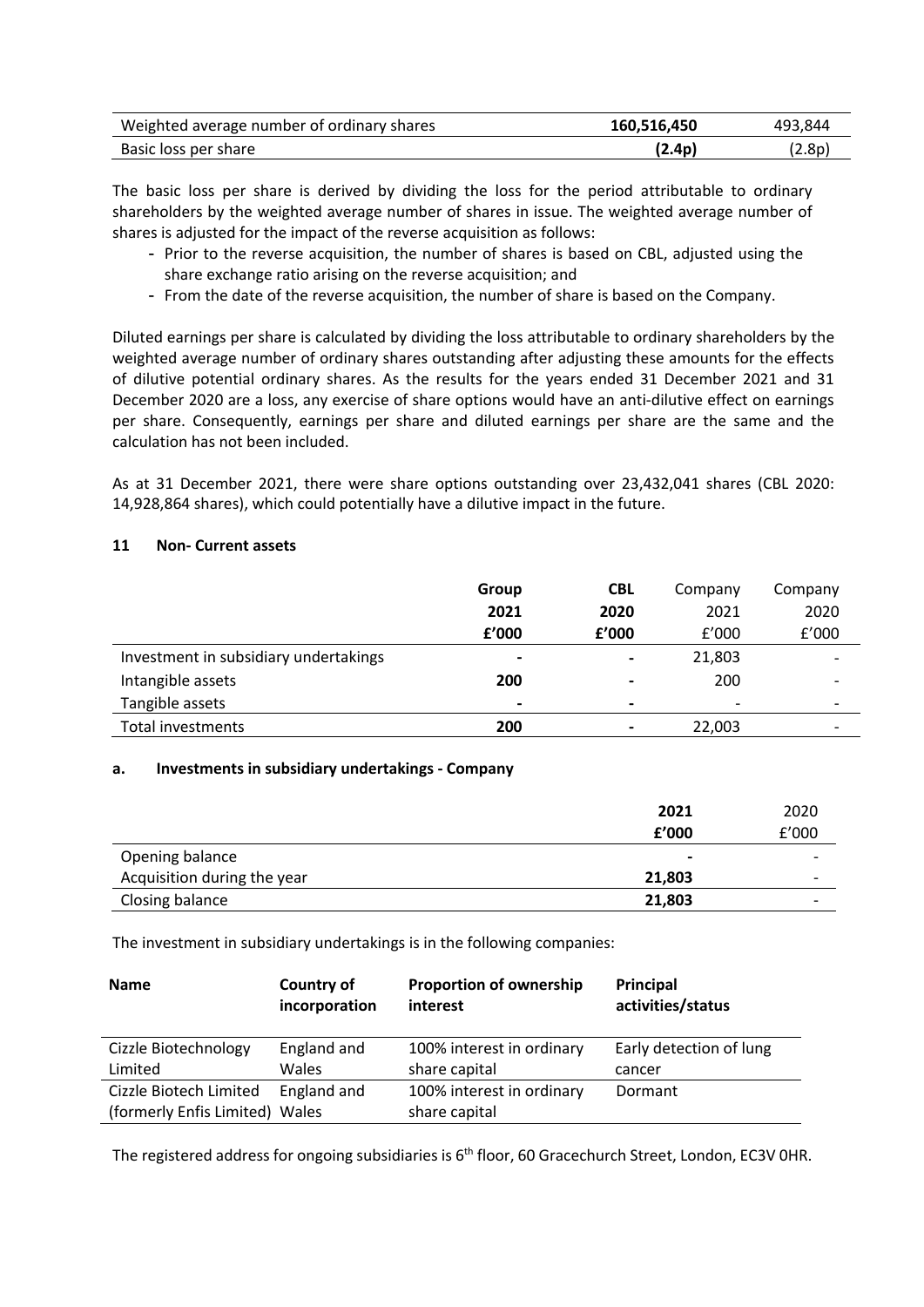Cizzle Biotechnology Limited - as mentioned in Note 3, this investment represents the value of the shares issued by the Company in exchange for the entire share capital of CBL (£21,700,000 plus stamp duty expenses of £103,000).

## **b. Intangible assets – Group and Company**

Intangible assets represents the fair value an investment in a royalty sharing arrangement with St George Street Capital ("SGSC"), a UK-based medical charity. This agreement grants the Company potential future royalty payments from the commercialisation of St George Street's therapeutic asset AZD1656 of up to £5m, plus potentially further payments from the use of a companion diagnostic.

|                             | 2021           | 2020                     |
|-----------------------------|----------------|--------------------------|
|                             | f'000          | f'000                    |
| Opening balance             | $\blacksquare$ |                          |
| Acquisition during the year | 200            | $\overline{\phantom{0}}$ |
| Closing balance             | 200            | $\overline{\phantom{0}}$ |

### **c. Tangible assets - Group**

|                                          | Laboratory<br>equipment<br>f'000 | <b>Total</b><br>f'000 |
|------------------------------------------|----------------------------------|-----------------------|
| Cost<br>At 1 January 2021                |                                  |                       |
| Acquired during the year                 | 18                               | 18                    |
| Write-off during the year                | (18)                             | (18)                  |
| At 31 December 2021                      |                                  |                       |
| <b>Depreciation</b><br>At 1 January 2020 |                                  |                       |
| Acquired during the year                 | 18                               | 18                    |
| Write-off during the year                | (18)                             | (18)                  |
| At 31 December 2021                      |                                  |                       |
| Net book value<br>At 31 December 2021    |                                  |                       |
| At 31 December 2020                      |                                  |                       |
|                                          |                                  |                       |

On 14 May 2021 the Group acquired laboratory equipment with a cost of £18,000 and a net book value of £Nil. This equipment was written off at 31 December 2021.

### **12 Trade and other receivables**

| Group | CBL  | Company | Company |
|-------|------|---------|---------|
| 2021  | 2020 | 2021    | 2020    |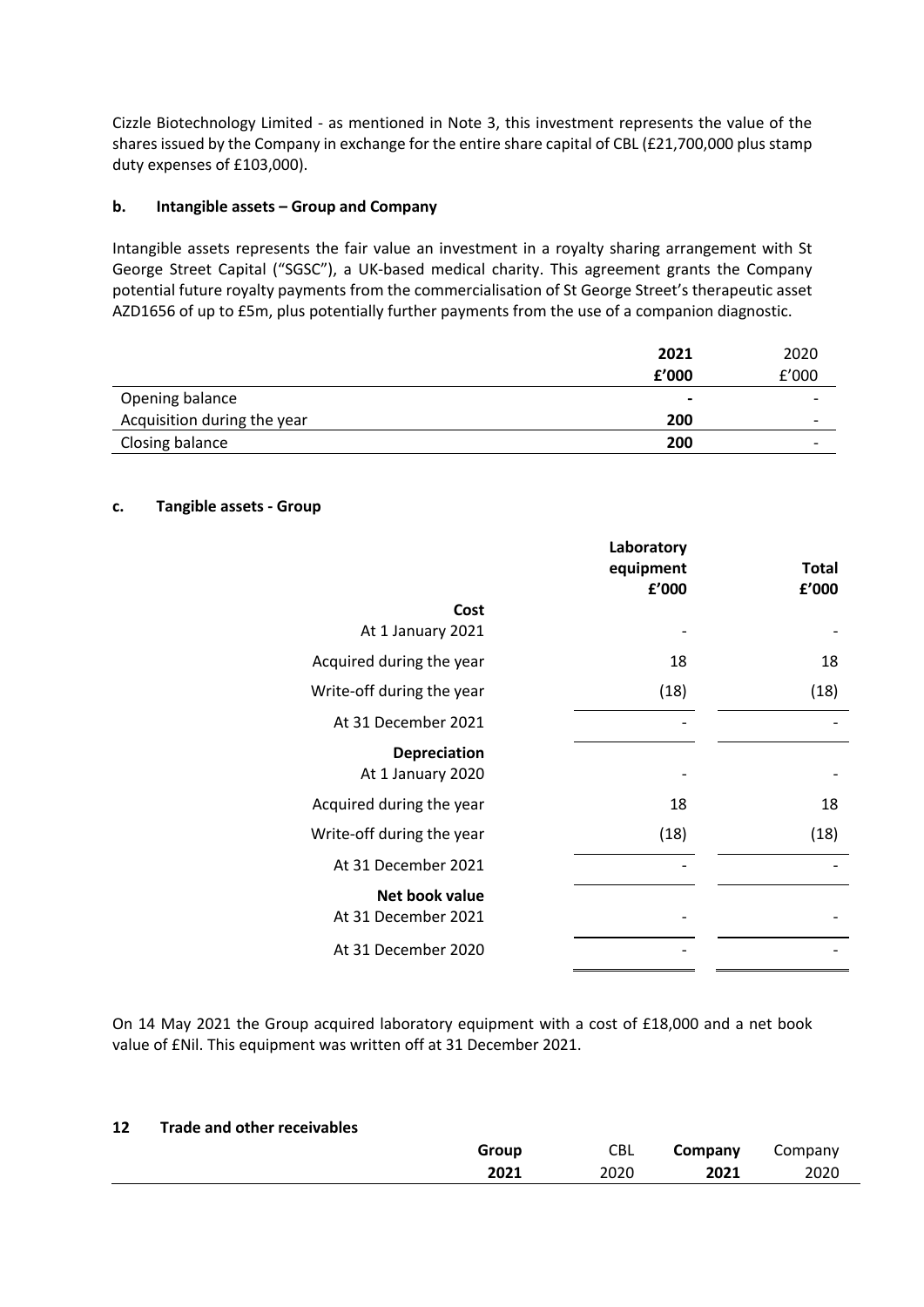|                                   | f'000 | f'000 | f'000 | f'000 |
|-----------------------------------|-------|-------|-------|-------|
| Trade receivables                 |       |       |       |       |
| Less: provision for impairment    |       |       |       |       |
| Trade receivables (net)           |       |       |       |       |
| Amounts due from subsidiaries     |       |       | 216   |       |
| Social security and other taxes   | 14    |       |       |       |
| Corporation tax recoverable       | 37    |       |       |       |
| Prepayments and other receivables | 29    |       | 18    |       |
|                                   | 80    |       | 241   |       |

Trade and other receivables are non-derivative financial assets with fixed or determinable payments that are not quoted in an active market. They are classified as 'trade and other receivables' in the statement of financial position and are included in current assets, except for maturities greater than 12 months after the statement of financial position date. These are classified as non-current assets. The value of trade receivables shown above, in addition to the value of cash balances on deposit with counterparties (see Note 17), represents the Company's maximum exposure to credit risk. No collateral is held as security.

Amounts due from subsidiary undertakings at 31 December 2021 represented net amounts provided to the Company's wholly owned subsidiary, Cizzle Biotechnology Limited.

The fair value of trade and other receivables approximate to the net book values stated above.

As of 31 December 2021, trade receivables of £Nil (2020: £Nil) were past their due date of receipt.

|                           | Group | <b>CBL</b>               | Company        | Company |
|---------------------------|-------|--------------------------|----------------|---------|
|                           | 2021  | 2020                     | 2021           | 2020    |
|                           | f'000 | f'000                    | f'000          | f'000   |
| Up to two months past due | $\,$  | -                        | $\blacksquare$ | -       |
| Over two months past due  | $\,$  | $\overline{\phantom{0}}$ | $\blacksquare$ |         |

As of 31 December 2021, trade receivables of £Nil (2020: £Nil) were impaired. The individually impaired receivables relate to balances where it has been assessed that the receivable is not expected to be recovered.

### **13 Cash and cash equivalents**

|                                      | Group | <b>CBL</b> | Company | Company |
|--------------------------------------|-------|------------|---------|---------|
|                                      | 2021  | 2020       | 2021    | 2020    |
|                                      | f'000 | f'000      | f'000   | f'000   |
| Cash on hand and balances with banks | 875   |            | 848     | 84      |
|                                      | 875   |            | 848     | 84      |

### **14 Share capital**

Numbers in 000s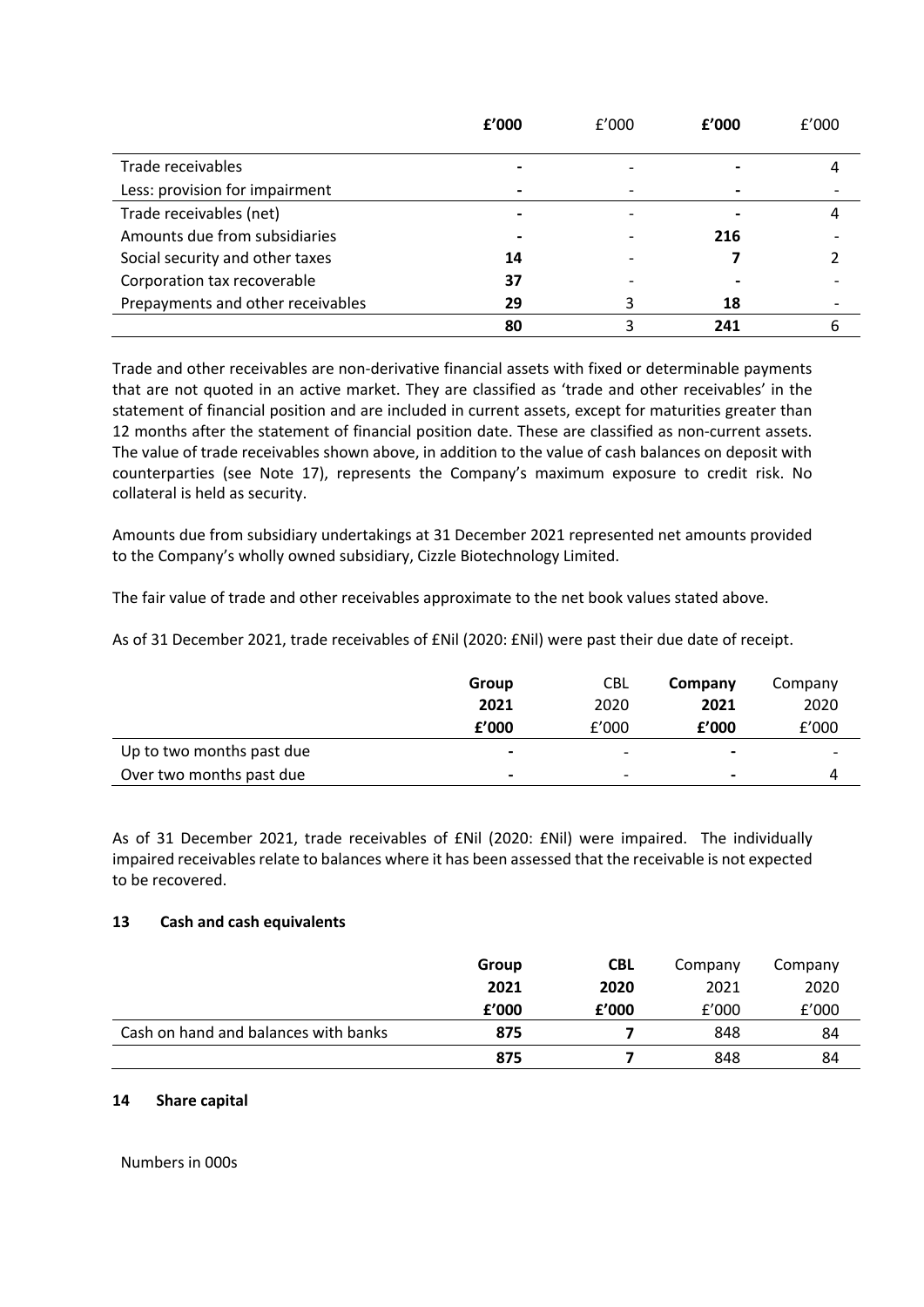|                           | <b>New</b><br>Ordinary<br><b>Shares</b> | Deferred 'A'<br>shares | Deferred 'A'<br>shares   |
|---------------------------|-----------------------------------------|------------------------|--------------------------|
| Nominal value per share   | 0.01 <sub>p</sub>                       | 0.01 <sub>p</sub>      | 0.99 <sub>p</sub>        |
| At 31 December 2020       | $\overline{\phantom{a}}$                |                        | $\overline{\phantom{a}}$ |
| Recognition of PLC equity | 24,817                                  | 225,158                | 12,383,626               |
| <b>Issued</b>             | 228,631                                 |                        |                          |
| At 31 December 2021       | 253,448                                 | 225.158                | 12,383,626               |

The following table reconciles the total nominal value of the shares in issue:

| Nominal value per share                                                                                            | <b>New</b><br>Ordinary<br>shares<br>0.01 <sub>p</sub><br>£000 | <b>Deferred</b><br>£0.01p<br>'A' shares<br>0.01 <sub>p</sub><br>f'000 | Deferred 'A'<br>shares<br>0.99 <sub>p</sub><br>£000 | <b>Total</b><br>£000 |
|--------------------------------------------------------------------------------------------------------------------|---------------------------------------------------------------|-----------------------------------------------------------------------|-----------------------------------------------------|----------------------|
| At 31 December 2020<br>On reverse takeover of Cizzle Biotechnology Limited                                         |                                                               |                                                                       |                                                     |                      |
| Recognition of PLC equity<br><b>Consideration shares</b><br>Placing of shares for cash<br>Ξ.<br>Settlement of fees | 3<br>21<br>2                                                  | 1,238                                                                 | 2,229                                               | 3,470<br>21<br>2     |
| At 31 December 2021                                                                                                | 26                                                            | 1,238                                                                 | 2,229                                               | 3,493                |

During the year ended 31 December 2021, the following shares were issued:

|                                                   | No of shares<br>issued | <b>Issue price</b><br>per share |
|---------------------------------------------------|------------------------|---------------------------------|
| 14 May 2021                                       | 000s                   | Pence                           |
| Reverse takeover - Cizzle Biotechnology Ltd (non- |                        |                                 |
| cash)                                             | 206,311                | 10.0 <sub>p</sub>               |
| Placing (cash)                                    | 22,000                 | 10.0 <sub>p</sub>               |
| Settlement of fees (non-cash)                     | 320                    | 10.0 <sub>p</sub>               |
| <b>Total issued</b>                               | 228,631                |                                 |

On 14 May 2021 the Company issued investor warrants to subscribe for 11,000,000 Ordinary Shares at a fixed price of 15p per share valid for three years until 13 May 2024.

On 14 May 2021 the Company issued broker and adviser warrants to subscribe for 1,350,000 Ordinary Shares at a fixed price of 10p per share valid for three years until 13 May 2024. 250,000 of these broker warrants are automatically exercisable upon the Company's share price equalling 20p per share. The fair value of these warrants at 31 December 2021 is £5,000 and has been accounted for as a cost to the Company and a reduction of the share premium account ( see statement of changes in equity on pages 37 to 38).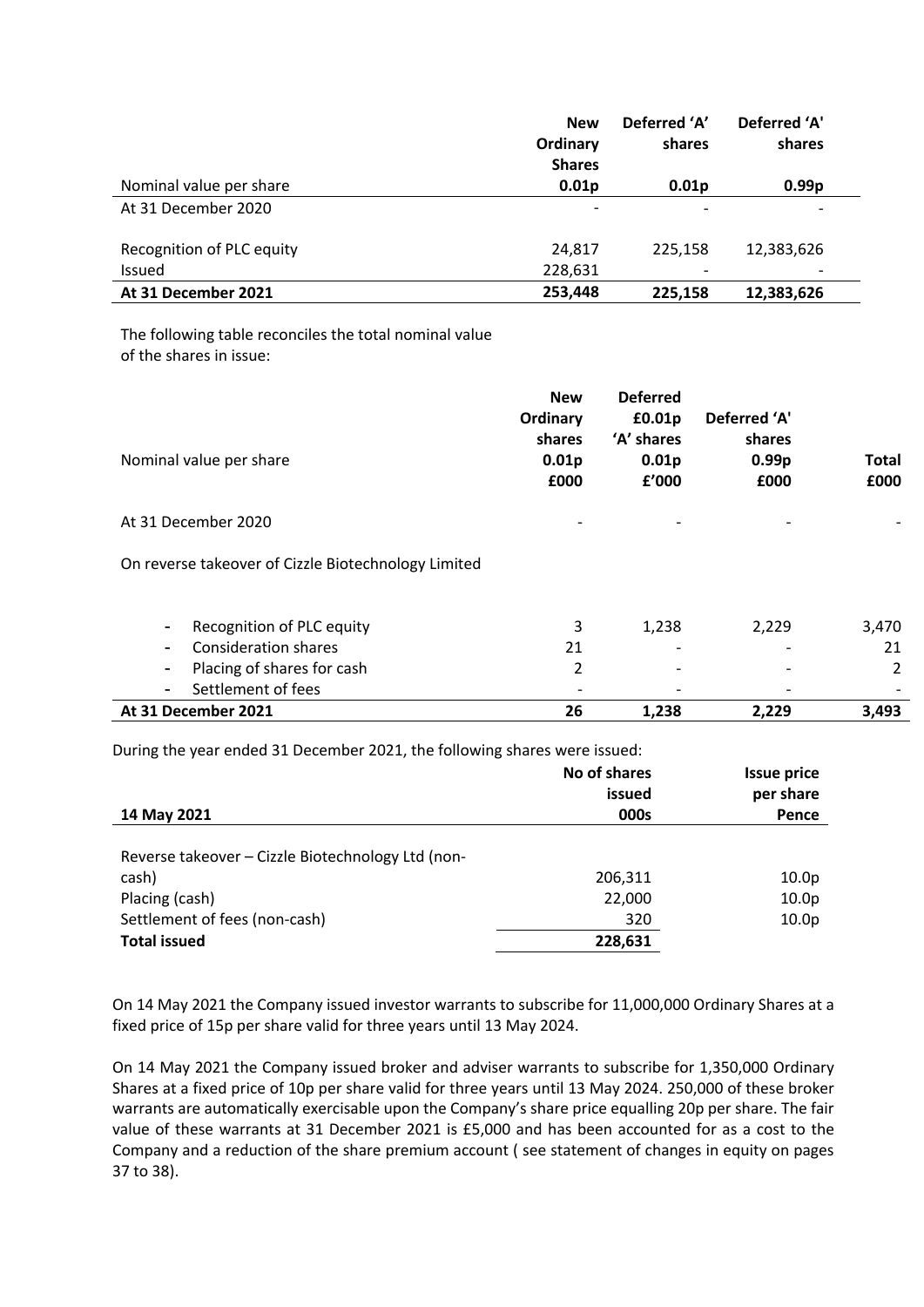#### **Employee share scheme**

The Company has an Executive Share Option Scheme.

The exercise terms of all granted options as at 31 December 2021 are summarised below:

| Date of grant | Number of<br>options | <b>Exercise price</b><br>(pence per<br>share) | <b>Exercise</b><br>dates from |
|---------------|----------------------|-----------------------------------------------|-------------------------------|
| 2015          | 300                  | 5.02                                          | 2017                          |
| 2016          | 800                  | 1.85                                          | 2017                          |
| 2017          | 500                  | 1.00                                          | 2018                          |
| 2021          | 3,689,096            | 1.53                                          | 2021                          |
| 2021          | 19,741,345           | 10.00                                         | 2021 (based on performance)   |

The number and weighted average exercise price of the options that were exercisable at 31 December 2021 were 23,432,041 and 8.67p respectively.

Movements in the number of share options outstanding and their related weighted average exercise prices are as follows:

|                              | Average                  |                |  |  |
|------------------------------|--------------------------|----------------|--|--|
|                              | exercise price           | <b>Options</b> |  |  |
|                              | (pence per<br>share)     | number         |  |  |
| At 31 December 2020          | $\overline{\phantom{a}}$ |                |  |  |
| Acquired on reverse takeover | 1.53                     | 3,690,696      |  |  |
| Issued during year           | 10.00                    | 19,741,345     |  |  |
| At 31 December 2021          | 8.67                     | 23,432,041     |  |  |

Share options outstanding at the end of the year have the following expiry dates and exercise prices:

|                    | <b>Exercise price</b> | <b>Options</b> |
|--------------------|-----------------------|----------------|
| <b>Expiry date</b> | (pence per            | 2021           |
|                    | share)                |                |
| 2025               | 5.02                  | 300            |
| 2026               | 1.85                  | 800            |
| 2027               | 1.00                  | 500            |
| 2027               | 1.53                  | 3,689,096      |
| 2031               | 10.00                 | 19,741,345     |
|                    |                       | 23,432,041     |

The Company determines the fair value of its share option contracts on the grant date, adjusts this to reflect its expectation of the options that will ultimately vest, and then expenses the calculated balance on a straight-line basis through its statement of comprehensive income over the expected vesting period with a corresponding credit to its share option reserve. Subsequent changes to the expectation of number of options that will ultimately vest are dealt with prospectively such that the cumulative amount charged to the statement of comprehensive income is consistent with latest expectations. Subsequent changes in market conditions do not impact the amount charged to the statement of comprehensive income.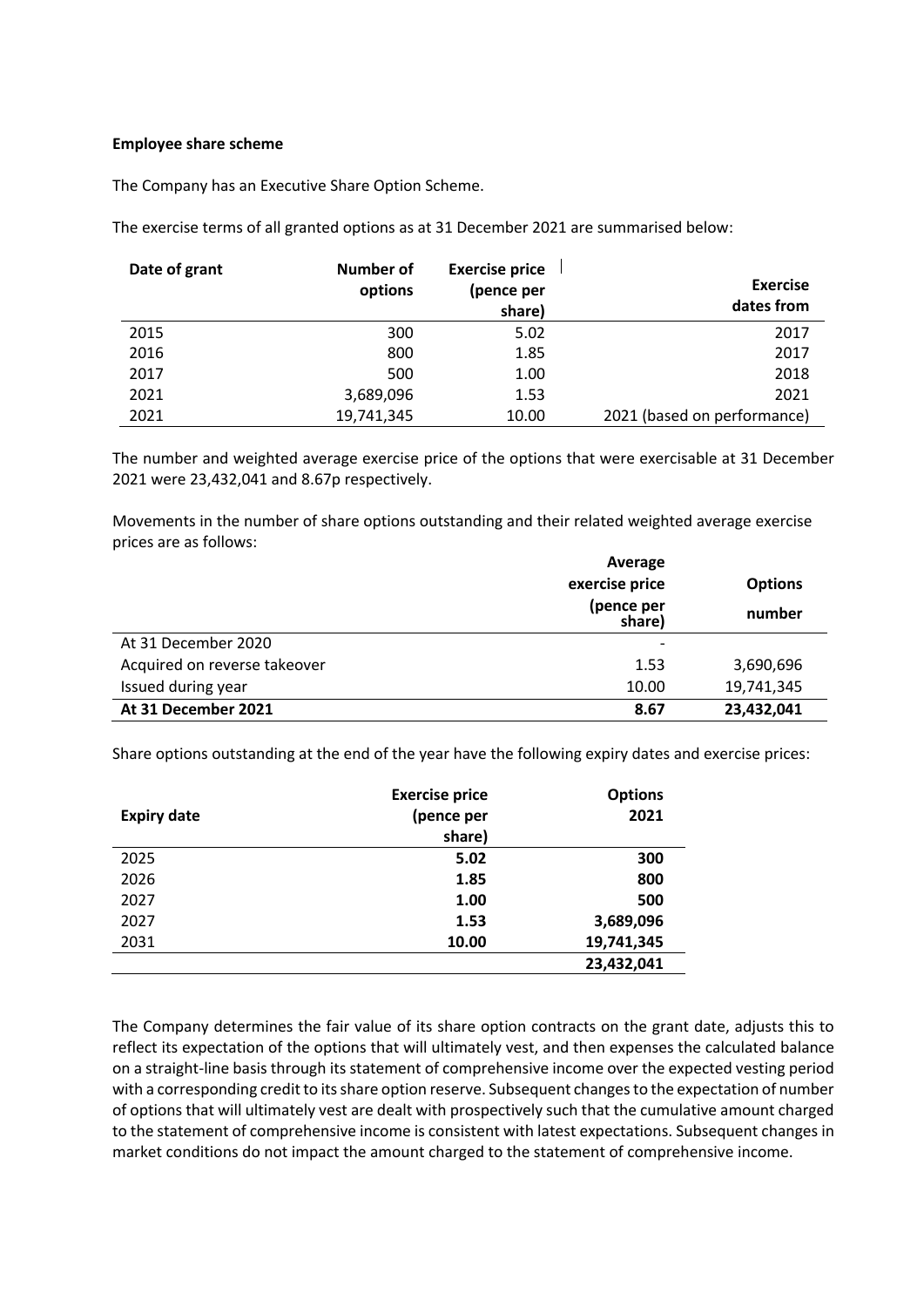The Company determines the fair value of its share option contracts using a model based on the Black-Scholes-Merton methodology. In determining the fair value of its share option contracts, the Company made the following assumptions (ranges are provided where values differ across tranches). Expected volatility was determined by reference to historical experience.

| <b>Grant date</b> | <b>Share</b><br><b>Price</b><br>Pence | <b>Exercise</b><br><b>Price</b><br>Pence | Expected<br><b>Option</b><br>Life<br>Years | Expected<br><b>Volatility</b><br>℅ | <b>Expected</b><br><b>Dividend</b><br>Yield<br>% | <b>Risk free</b><br><b>Interest</b><br>Rate<br>℅ | <b>Fair Value</b><br>At date of<br>Grant<br>Pence |
|-------------------|---------------------------------------|------------------------------------------|--------------------------------------------|------------------------------------|--------------------------------------------------|--------------------------------------------------|---------------------------------------------------|
| 2021              | 9.38 <sub>p</sub>                     | 1.53 <sub>D</sub>                        | 10 years                                   | 68%                                | 0%                                               | 0.83%                                            | 1.60 <sub>p</sub>                                 |
| 2021              | 4.40 <sub>p</sub>                     | 10.00 <sub>D</sub>                       | 10 years                                   | 32%                                | 0%                                               | 0.83%                                            | 3.00 <sub>p</sub>                                 |

## **15 Trade and other payables**

|                                 | Group | <b>CBL</b> | Company | Company |
|---------------------------------|-------|------------|---------|---------|
|                                 | 2021  | 2020       | 2021    | 2020    |
|                                 | f'000 | f'000      | f'000   | f'000   |
| Trade payables                  | 111   |            | 73      | 14      |
| Social security and other taxes | 43    | -          | 6       | 5       |
| Accruals and other payables     | 64    | 6          | 54      | 39      |
|                                 | 218   | 8          | 133     | 58      |

|                                   | Group | <b>CBL</b> | Company | Company |
|-----------------------------------|-------|------------|---------|---------|
|                                   | 2021  | 2020       | 2021    | 2020    |
|                                   | f'000 | f'000      | f'000   | f'000   |
| Due or due in less than one month | 75    |            | 37      | 14      |
| Due between one and three months  | 4     |            | 4       | 8       |
| Due in more than three months     | 32    |            | 32      | (8)     |
|                                   | 111   |            | 73      | 14      |

### **16 Borrowings**

|                                       | Group                    | CBL   | Company                  | Company |
|---------------------------------------|--------------------------|-------|--------------------------|---------|
|                                       | 2021                     | 2020  | 2021                     | 2020    |
|                                       | f'000                    | £'000 | f'000                    | f'000   |
| Loans repayable in less than one year | $\overline{\phantom{0}}$ | 10    | $\overline{\phantom{a}}$ | ۰       |
|                                       | $\overline{\phantom{0}}$ | 10    | $\overline{\phantom{a}}$ | -       |

### **17 Financial assets and liabilities**

The tables below analyse the carrying value of financial assets and financial liabilities in the Group's and Company's statements of financial position. Further information on the classes that make up each category is provided in the notes indicated. The carrying value of each category is considered a reasonable approximation of its fair value. All amounts are due within one year.

| Group | CBL  | Company | Company |
|-------|------|---------|---------|
| 2021  | 2020 | 2021    | 2020    |
|       |      |         |         |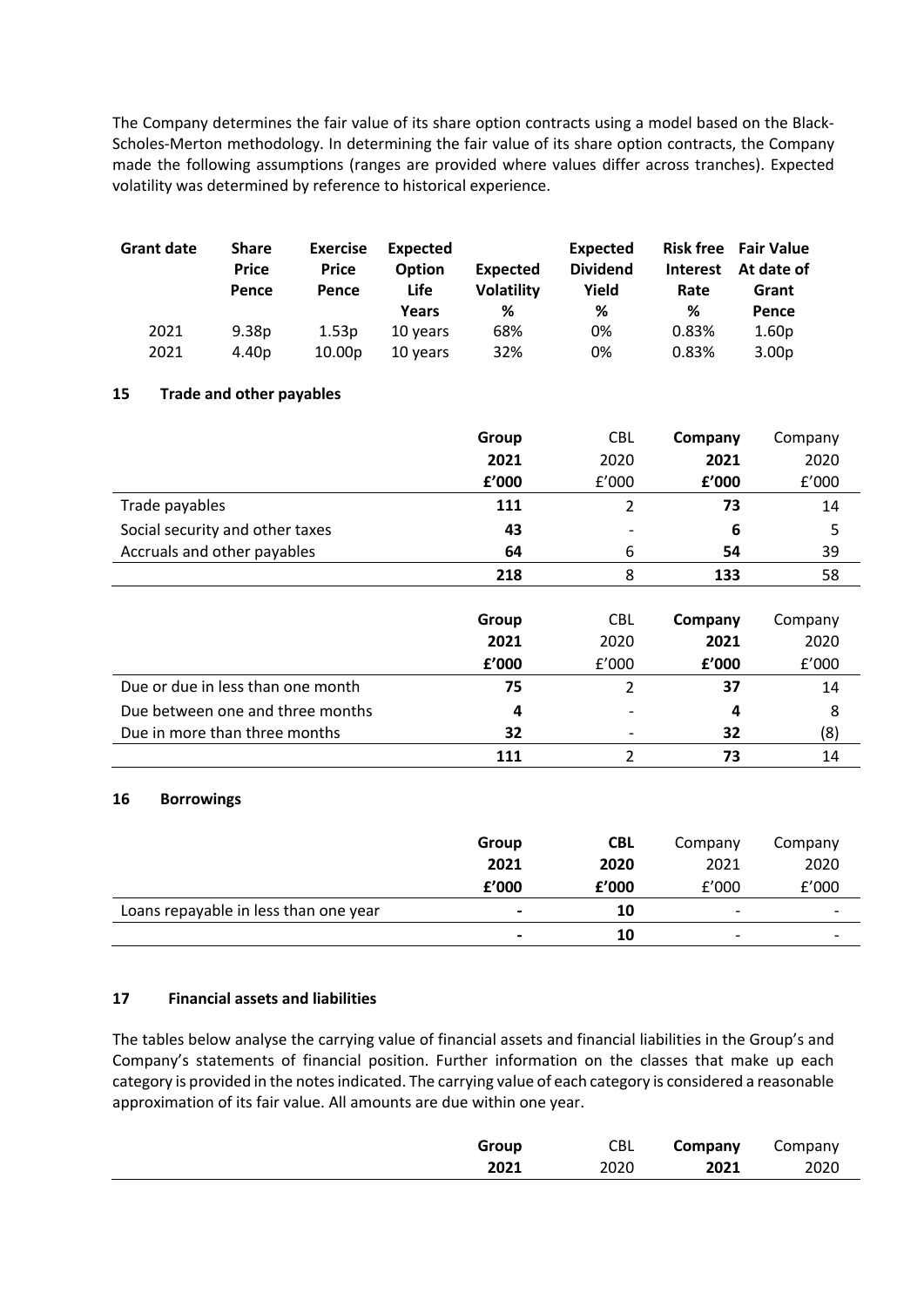|                                             | f'000                    | f'000 | f'000                    | f'000                    |
|---------------------------------------------|--------------------------|-------|--------------------------|--------------------------|
| Trade receivables (Note 12)                 | $\overline{\phantom{0}}$ |       | $\overline{\phantom{0}}$ |                          |
| Amounts due from subsidiaries (Note 12)     | $\blacksquare$           |       | 216                      | $\overline{\phantom{0}}$ |
| Prepayments and other receivables (Note 12) | 29                       | 3     | 18                       | $\overline{\phantom{0}}$ |
| Cash and cash equivalents (Note 13)         | 875                      |       | 848                      | 84                       |
| Financial assets at amortised cost          | 904                      | 10    | 1,082                    | 88                       |

|                                                | Group                    | <b>CBL</b> | Company        | Company                  |
|------------------------------------------------|--------------------------|------------|----------------|--------------------------|
|                                                | 2021                     | 2020       | 2021           | 2020                     |
|                                                | f'000                    | f'000      | f'000          | f'000                    |
| Trade payables (Note 15)                       | 111                      |            | 73             | 22                       |
| Accruals and other payables (Note 15)          | 64                       | 6          | 54             | 36                       |
| Borrowings (Note 16)                           | $\overline{\phantom{0}}$ | 10         | $\blacksquare$ | $\overline{\phantom{a}}$ |
| <b>Financial liabilities at amortised cost</b> | 175                      | 18         | 127            | 58                       |

### **18 Deferred income tax**

There is an un-provided deferred tax asset arising on taxable losses of £0.47m (2020: £0.2m). In accordance with accounting standards, the deferred tax asset has not been recognised in the financial statements due to uncertainty over the availability of sufficient future profits against which it could be recovered.

At 31 December 2021 there was no deferred tax liability (2020: £nil).

### **19 Commitments**

The Group has no commitments as at 31 December 2021 (2020: £Nil).

### **20 Related party transactions**

Transactions with directors

Directors' emoluments as noted in note 8. The Group's Statement of Comprehensive Income includes an amount of £7,366 (2020: £20,000) paid to Experience Capital Limited in respect of non-executive director services provided by Martin Lampshire.

### **21 Controlling party**

The directors consider there to be no ultimate controlling party.

### **22 Capital management**

In managing its capital structure, the Company's objective is to safeguard the Company's ability to continue as a going concern, managing cash flows so that it can continue to provide returns for shareholders.

The Company makes adjustments to its capital structure in the light of changes in economic conditions and the requirements of the Company's businesses. The Board has sought to maintain low levels of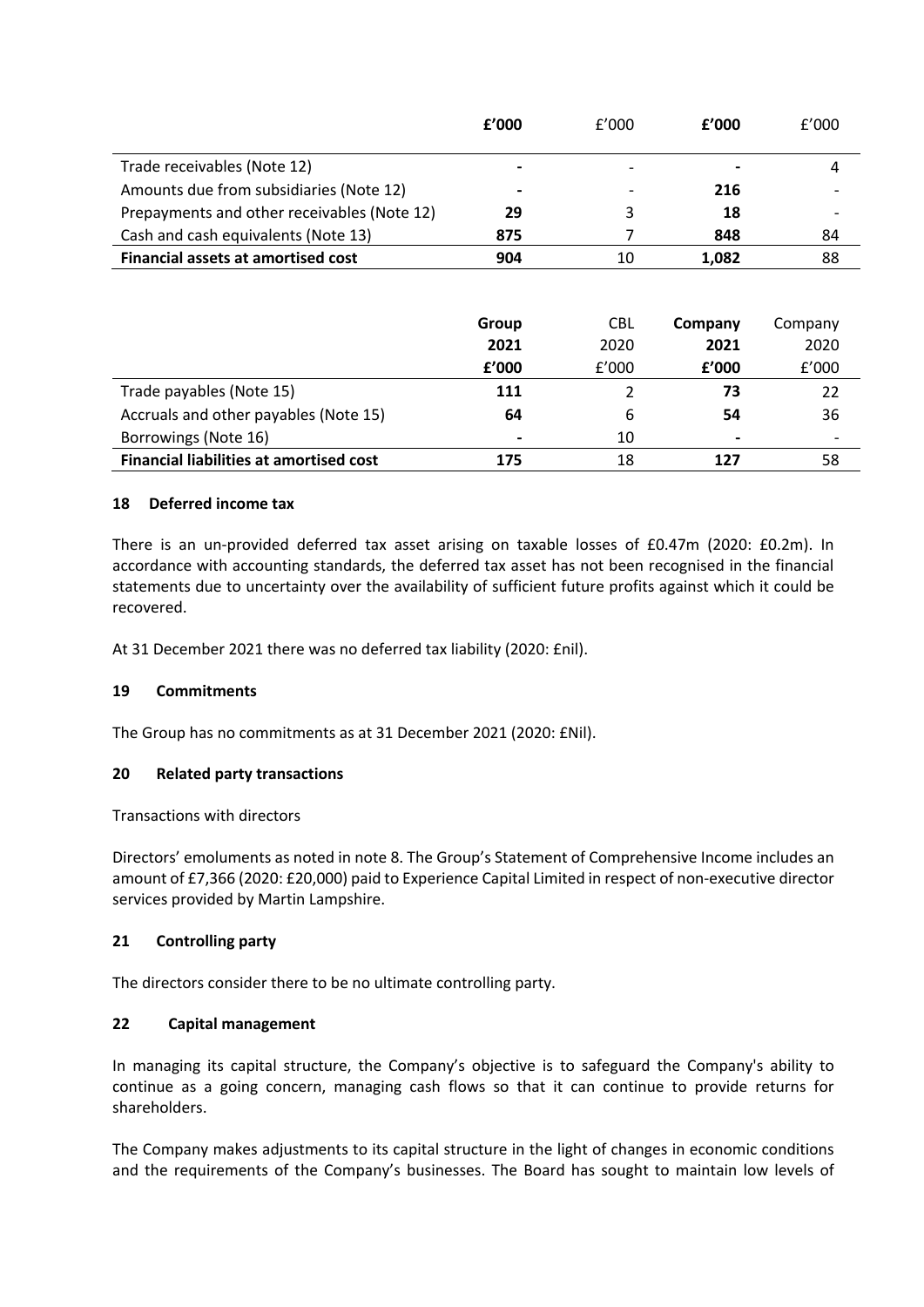borrowing to reflect the development stage of the Company's businesses. Over time as the Company's businesses mature and become profitable the Board is likely to make increased use of borrowing facilities to fund working capital. In order to maintain or adjust the capital structure, the Company may issue new shares or seek additional borrowing facilities. The Company monitors capital on several bases including the debt to equity ratio. This ratio is calculated as debt ÷ equity. Debt is calculated as total borrowings as shown in the consolidated statement of financial position.

Equity comprises all components of equity as shown in the consolidated statement of financial position. The debt-to-equity ratio at 31 December 2021 and 31 December 2020 was as follows:

|                      | Group          | <b>CBL</b> | Company | Company                  |
|----------------------|----------------|------------|---------|--------------------------|
|                      | 2021           | 2020       | 2021    | 2020                     |
|                      | f'000          | f'000      | f'000   | f'000                    |
| Total debt           | $\blacksquare$ | 10         | ٠       | $\overline{\phantom{a}}$ |
| Total equity         | 937            | (8)        | 22.959  | 32                       |
| Debt-to-equity ratio | 0.0%           | 125%       | 0.0%    | 0.0%                     |

### **23 Reserves**

The following reserves describe the nature and purpose of each reserve within equity:

### **a. Capital reduction reserve**

The capital reduction reserve set out in the Statement of Changes in Equity arose in 2014 when the nominal value of each share was reduced from 10p to 1p.

### **b. Share premium**

The amount subscribed for each share in excess of nominal value.

### **c. Reverse acquisition reserve**

The reverse acquisition reserve is explained in Note 3.

### **d. Share option**

The accumulated expense arising during their vesting period of share options granted to directors and employees and warrants granted to third parties.

### **e. Accumulated losses**

All other net losses and gains not recognised elsewhere.

### **24 Subsequent events**

## **a) Royalty Investment in AZD 1656**

On 14 February 2022 it was announced that the Company had entered into a definitive agreement (the "Agreement") with Conduit Pharmaceuticals Limited ("Conduit") and St George Street Capital Limited ("SGSC") to acquire a 5% economic interest in the commercialisation of the AZD 1656 asset